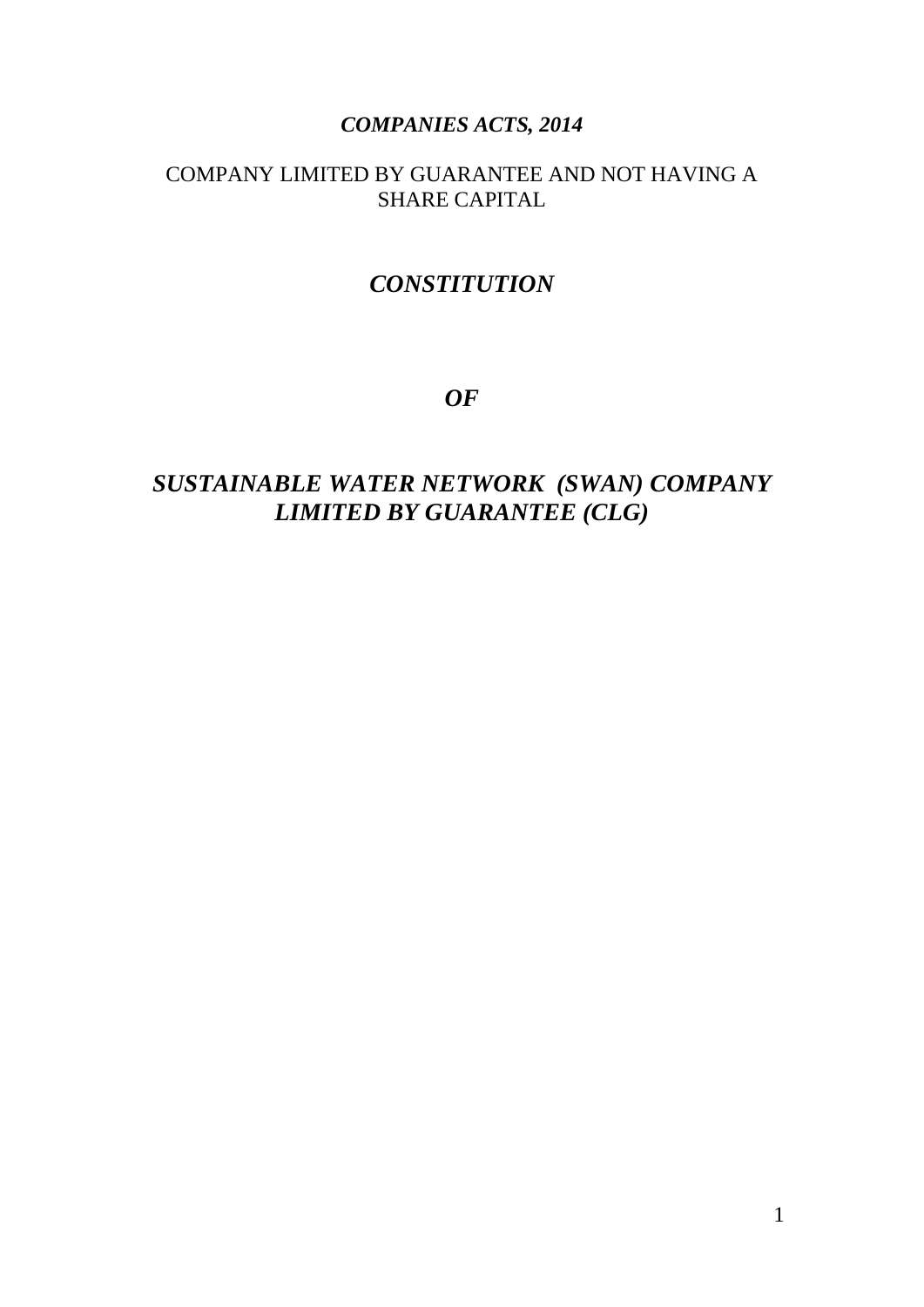### *COMPANIES ACT 2014 CONSTITUTION*

### *OF*

# *SUSTAINABLE WATER NETWORK (SWAN) COMPANY LIMITED BY GUARANTEE*

### *MEMORANDUM*

- 1. The name of the Company is SUSTAINABLE WATER NETWORK (SWAN), COMPANY LIMITED BY GUARANTEE
- 2. The Company is a company limited by guarantee, registered under Part 18 of the Companies Act 2014.
- 3. The main object for which the Company is established is;
	- (A)
		- a) To protect and enhance the quality of Ireland's waters and to promote the ecologically sustainable management of all Ireland's aquatic resources through the promotion of the active involvement of environmental nongovernmental organisations in the full implementation and ongoing delivery of the EU Water Framework Directive 2000/60/EC<sup>1</sup>, ("The Water Framework Directive") and other relevant water and water-related policy and legislation.
		- b) To facilitate the participation of all member environmental groups in the full implementation and ongoing delivery of the Water Framework Directive at local and regional levels.
		- c) To provide informed critical analysis at all stages of implementation and ongoing delivery of the Water Framework Directive
		- d) To increase public awareness of the importance of good water quality for the common good, and to show how, through the Water Framework Directive, Ireland's aquatic resources will be protected for future generations.
		- e) To represent the SWAN position to government, statutory bodies and other agencies in all relevant matters, and in seeking, when considered

<sup>&</sup>lt;sup>1</sup> Directive 2000/60/EC of the European Parliament and of the Council establishing a framework for the Community action in the field of water policy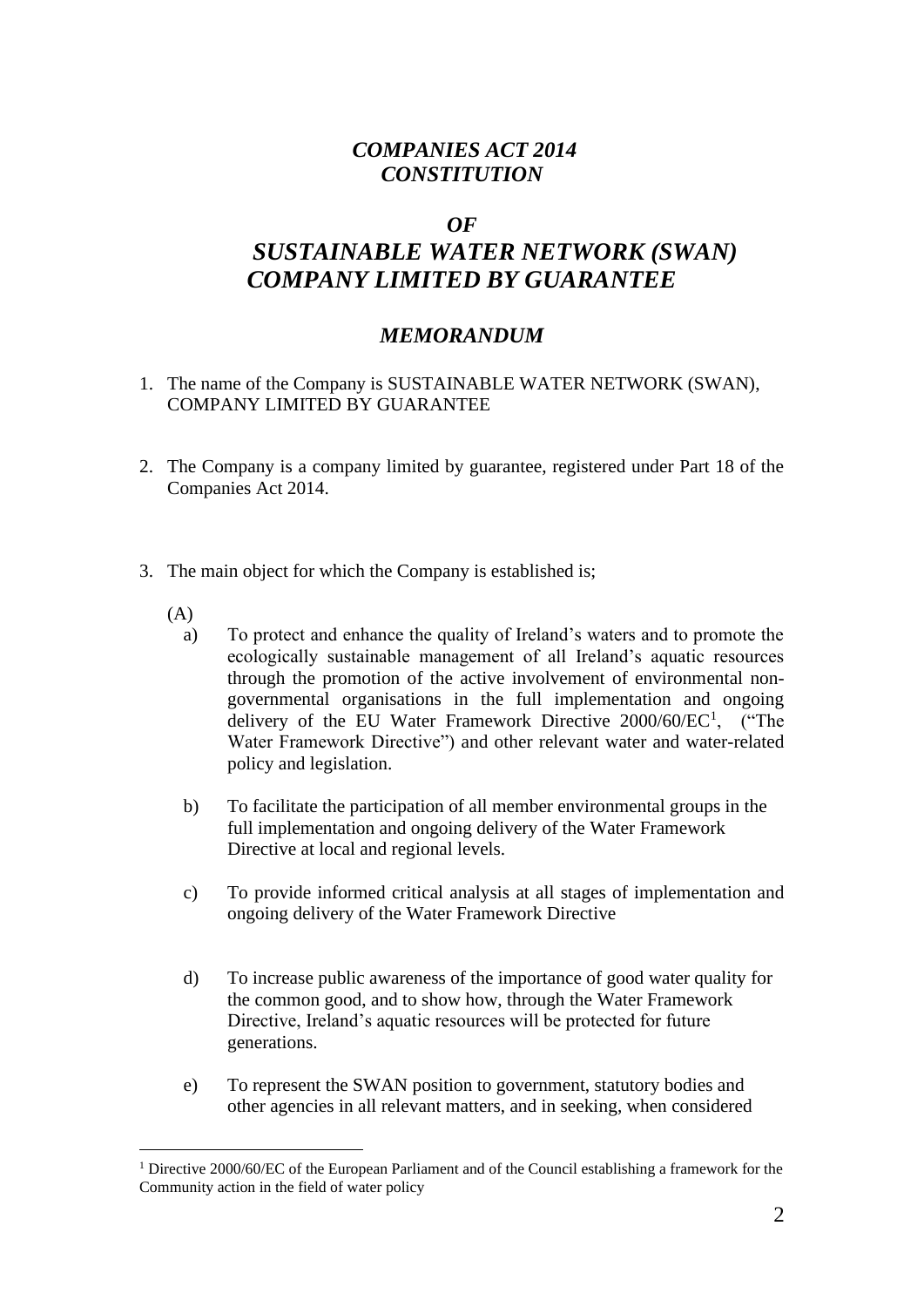necessary, technical, financial or other action in order to secure the successful delivery of the Water Framework Directive, and to advise and assist, where possible, the statutory authorities in the exercise of their responsibilities in relation to implementation of the Directive.

- f) To acquire by rental, lease, purchase, donation or otherwise, such property and effects as shall be necessary or expedient to facilitate the exercise of its functions.
- g) To affiliate with any organisations as SWAN sees fit in order to effectively deliver its objectives.
- h) To implement actions in order to achieve the most effective implementation of the Water Framework Directive as agreed by SWAN.
- (B) The following objects set out hereafter are exclusively subsidiary and ancillary to the main object set out above and these objects are to be used only for the attainment of that main object and any income generated therefrom is to be applied for the main object only.
- (C) The following are the powers of the Company;
	- (1)
		- (a) To furnish and provide the Company's property with such furniture, implements, machinery and conveniences as the Company may think desirable.
		- (b) To provide gardens, greenhouses and grounds for recreation and amusement.
		- (c) To raise funds and help raise funds for any charitable purpose.
		- (d) To provide places and facilities for curricular and extra curricular activities for pupils of the Schools of the Area.
		- (e) To carry on any business which may seem to the Company capable of being conveniently carried on in connection with the above main object or calculated directly or indirectly to enhance the value of or render profitable any of the Company's property, rights or interests.
	- (2) To make, draw, accept, endorse, issue, discount and otherwise deal with promissory notes, bills of exchange, cheques, letters of credit, circular notes and other mercantile instruments.
	- (3) To acquire by purchase, exchange, lease, fee farm grant or otherwise, either for an estate in fee simple or for any less estate or interest, whether immediately or reversionary, and whether vested or contingent; any lands,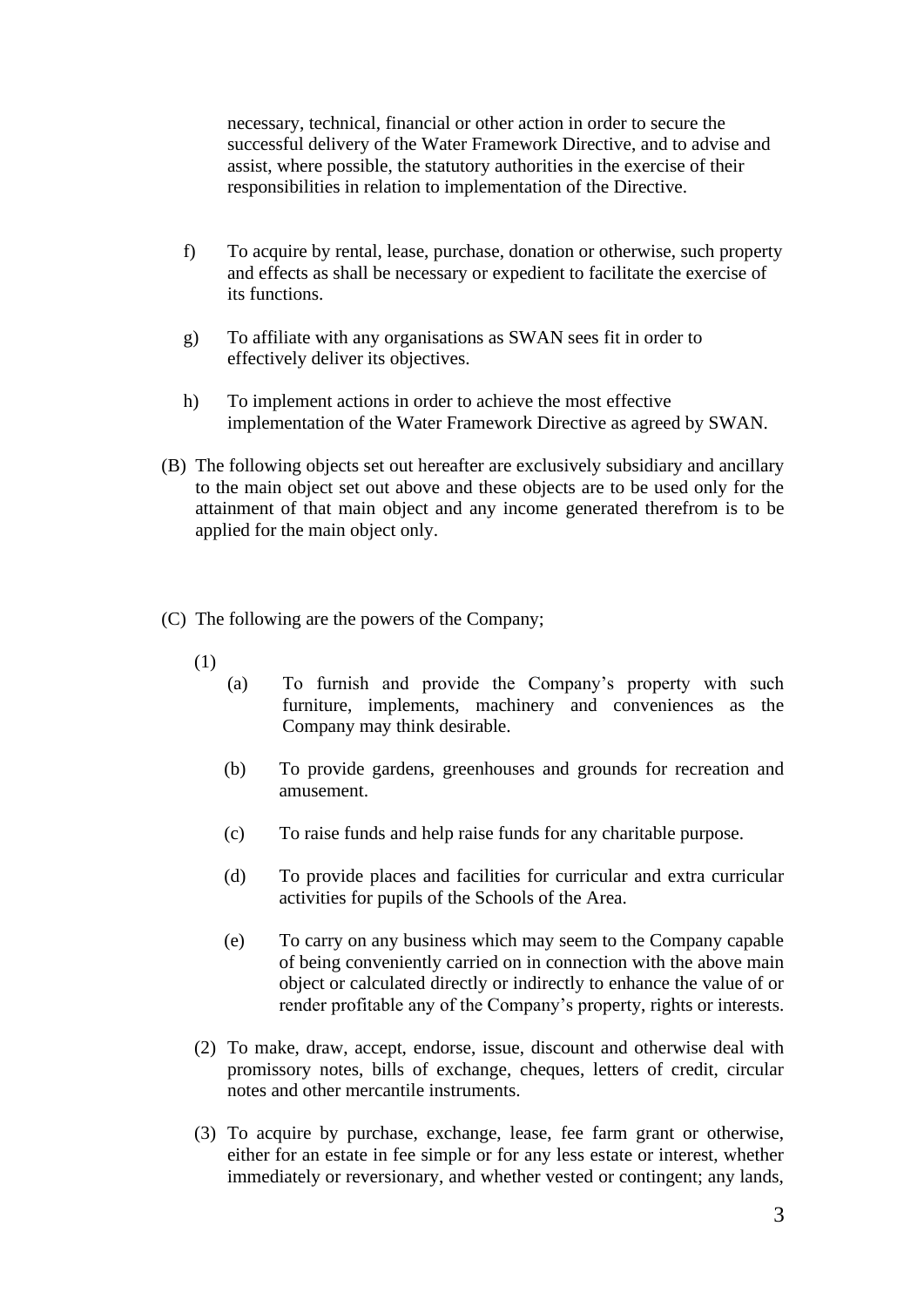tenements or hereditaments of any tenure, whether subject or not to any charges or encumbrances and to hold and farm and work or manage or to sell, let, alienate, mortgage, lease or charge land, house property, shops, flats, maisonettes, reversions, interest annuities, life policies and any other property real or personal, movable or immovable, either absolutely or conditionally and whether subject to or not to any mortgage, charge, ground rent or other rents or encumbrances and to pay for any lands, tenements, hereditaments or assets acquired by the Company in cash or debentures or obligations of the Company, whether fully paid or otherwise, or in any other manner.

- (4) To guarantee, support, or secure, whether by personal covenant or by mortgaging or charging all or any part of the undertaking, property and assets (present and future) of the Company, or all such methods, the performance of the obligations of and the repayment or payment of the principle amounts and interest of any person, firm or Company or the dividends or interest of any securities, including (without prejudice to the generality of the foregoing) any Company which is the Company's holding Company or a subsidiary or associated Company.
- (5) To carry on any other business which may seem to the Company capable of being conveniently carried on in connection with the above main object.
- (6) To purchase or otherwise acquire and carry on the whole or any part of the business, property, goodwill and assets of any Company carrying on or proposing to carry on any business which the Company is authorised to carry on or which can be conveniently carried on in connection with the same, or may seem calculated directly or indirectly to benefit the Company, or possessed of property suitable for the purposes of the Company, and as part of the consideration for any of the acts or things aforesaid or property acquired to undertake all or any of the liabilities of such Company or to acquire an interest therein, amalgamate with or enter into any arrangement for sharing profits, or for co-operation, or for limiting competition or for mutual assistance with any such Company and to give, issue or accept cash or any shares, debentures or securities that may be agreed upon, and to hold and retain or sell, mortgage and deal with any shares, debentures or securities so received.
- (7) To promote any Company for the purpose of acquiring all or any of the property or liabilities of the Company, or of undertaking any business or operations which may appear likely to assist or benefit the Company or to enhance the value of or render more profitable any property, assets or business of the Company, or for any other purpose which may seem directly or indirectly calculated to benefit the Company.
- (8) To accumulate capital for any of the purposes of the Company, and to appropriate any of the Company's assets to specific purposes, either conditionally or unconditionally, prior permission to be obtained from the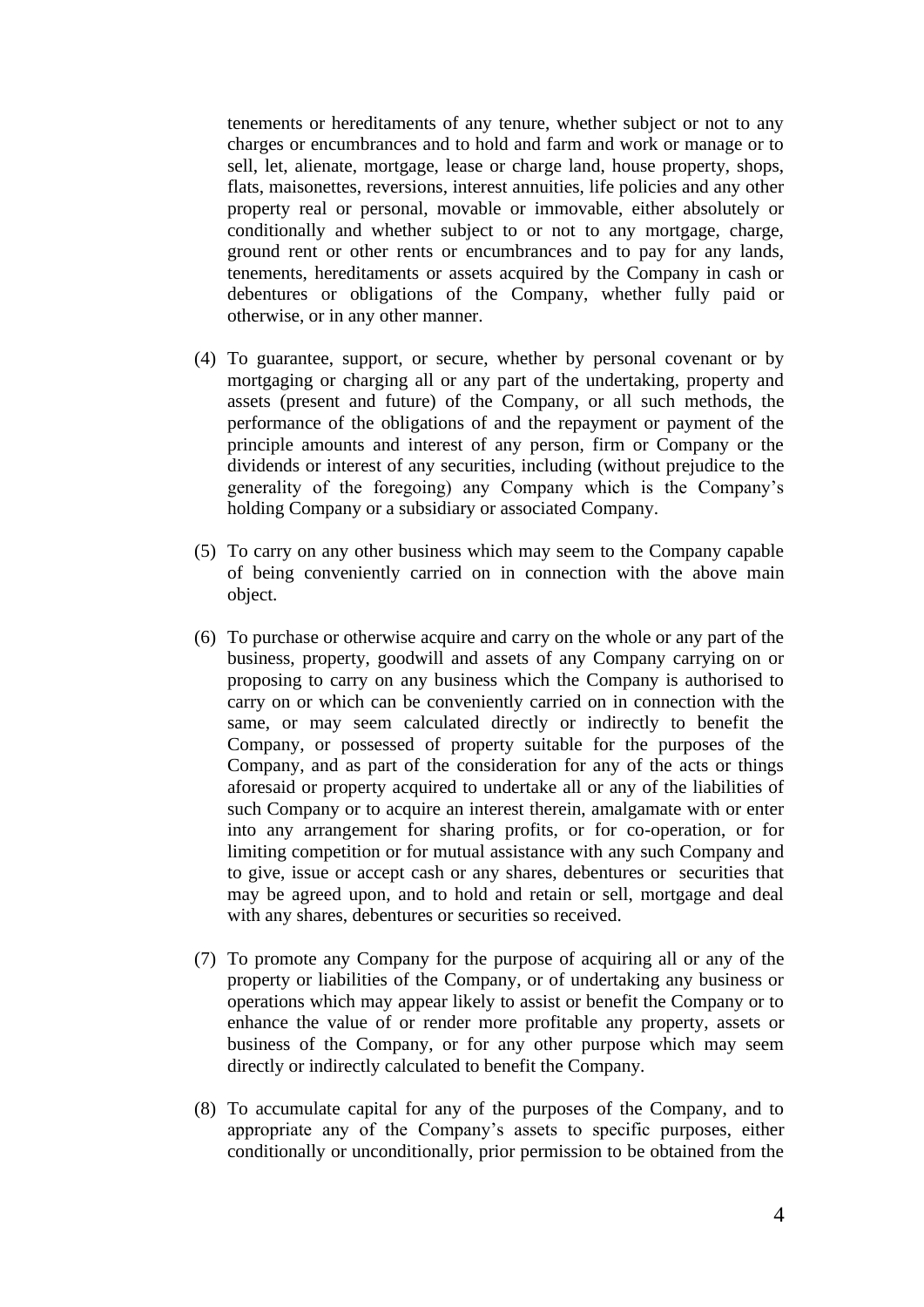Revenue Commissioners where it is intended to accumulate funds for a period in excess of two (2) years.

- (9) To enter into any arrangements with any government or authority, supreme, municipal, local or otherwise, or Company that may seem conducive to the Company's main object and to obtain from any such government, authority or Company, any charters, contracts, decrees, rights, privileges and concessions and to carry out, exercise and comply with any such arrangements, charters, contracts, decrees, rights, privileges and concessions.
- (10)To raise or borrow money, and to secure the payment of money by the issue of or upon debentures or debenture stock, perpetual, terminable or otherwise, or bonds or other obligations, charged or not charged upon, or by mortgage, charge, hypothecation, lien or pledge of the whole or any part of the undertaking, property, assets and rights of the Company, both present and future, and generally in such other manner and on such terms as may seem expedient, and to issue any of the Company's securities, for such consideration and on such terms as may be thought fit including the power to pay interest on any money so raised or borrowed; and also by a similar mortgage, charge, hypothecation, lien or pledge, to secure and guarantee the performance by the Company of any obligation or liability it may undertake and to redeem or pay off any such securities.
- (11)To create, maintain, invest and deal with any reserve or sinking funds for redemption of obligations of the Company, or for depreciation of works or stock, or any other purpose of the Company.
- (12)To grant pensions, gratuities, allowances or charitable aid to any person who may have served the Company as an employee, or to the wives, husbands, children or other dependants of such person provided that such pensions, gratuities, allowances or charitable aid shall be no more than that provided by an occupational pension scheme and provided that such occupational pension scheme has been operated by the Company and the beneficiary of the pensions, gratuities, allowances or charitable aid, or their spouse or parent, has been a member of the occupational pension scheme while employed by the Company and to make payments towards insurance and to form and contribute to provident and benefit funds for the benefit of any person employed by the Company and to subscribe or guarantee money for charitable objects.
- (13)To promote freedom of contract and to resist, insure against, counteract and discourage interference therewith, to join any lawful federation, union, association or party and to contribute to the funds thereof, or do any other lawful act or thing with a view to preventing or resisting directly or indirectly any interruption of or interference with the Company or any other trade or business or providing or safeguarding against the same, or resisting or opposing any strike movement which may be thought detrimental to the interest of the Company or its employees and to subscribe to any association or fund for any such purposes.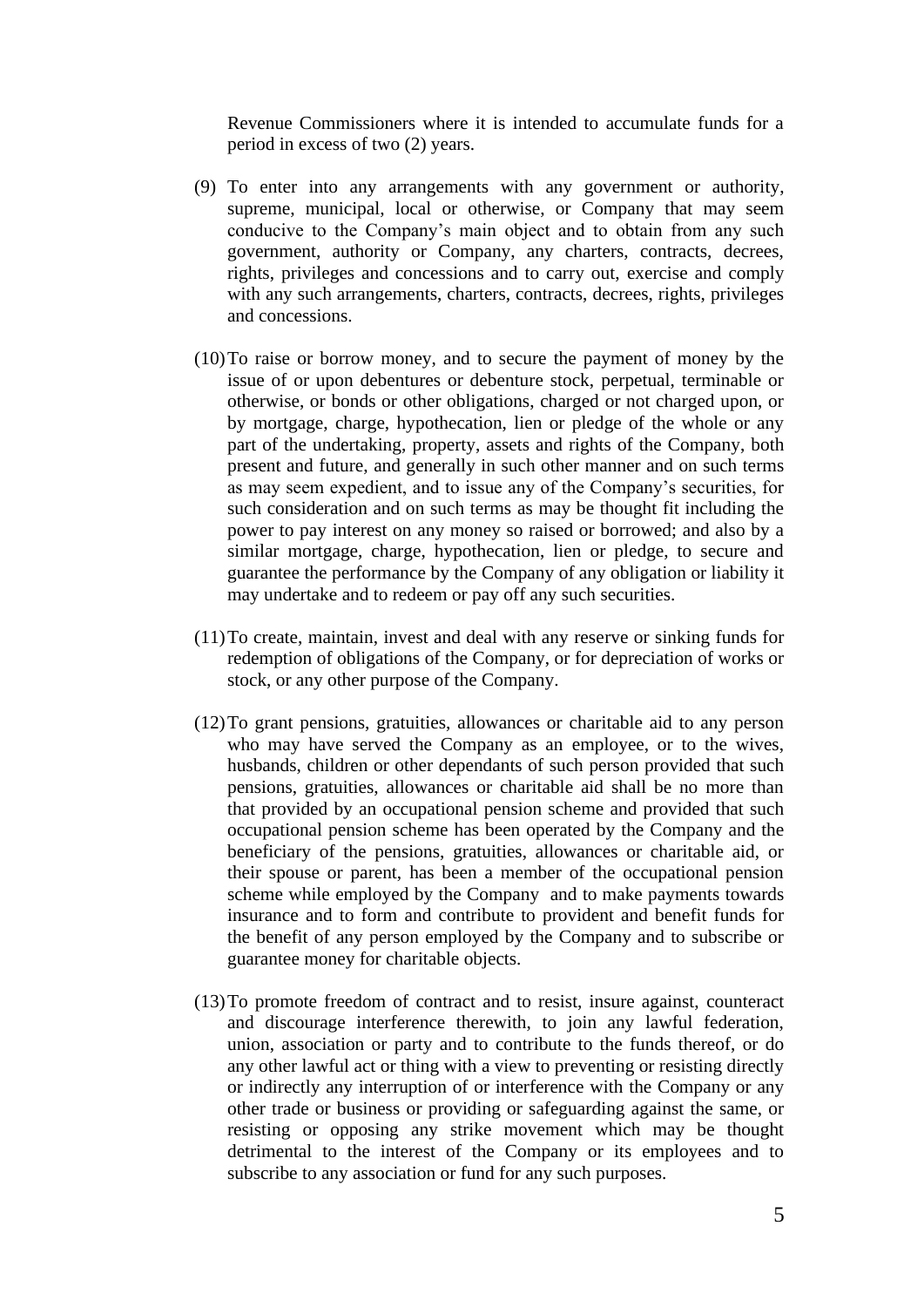- (14)To procure the Company to be registered or recognised in any foreign country, colony, dependency or place.
- (15)To pay all or any expenses of, incidental to or incurred in connection with the formation and incorporation of the Company and the raising of its loan capital, or to contract with any person or Company to pay the same, and to pay commissions to brokers and others for underwriting, placing, selling or guaranteeing the subscription of any debentures or securities of the Company.
- (16)To do all or any of the above things in any part of the world, and as principals, agents, contractors, trustees or otherwise and either by or through trustees, agents, sub-contractors or otherwise and either alone or in partnership or conjunction with any person or Company, and to contract for the carrying on of any operation connected with the Company's main object by any person or Company.
- (17)To do all such other things as may be deemed incidental or conducive to the attainment of the above main object.

And it is hereby declared that in the construction of this Clause, the word "Company", except where used in reference to this Company, shall be deemed to include any person or partnership or other body of persons, whether incorporated or not incorporated, and whether domiciled in Ireland or elsewhere and words denoting the singular number only shall include the plural number and vice versa and the intention is that the objects specified in each paragraph of this Clause shall, except where otherwise expressed in such paragraph, be in no wise restricted by reference to or inference from the terms of any other paragraph or the name of the Company.

- 3. The liability of the members is limited.
- 4. Every member of the Company undertakes to contribute to the assets of the Company in the event of its being wound up while he is a member or within one year afterwards, for payment of the debts and liabilities of the Company contracted before he ceases to be a member and the costs, charges and expenses of winding up and for the adjustment of the rights of the contributories among themselves, such amount as may be required not exceeding One Euro.

#### *WINDING UP*

5. If upon the winding up or dissolution of the Company there remains after the satisfaction of all its debts and liabilities, any property whatsoever, the same shall not be paid to or distributed among the members of the Company but shall be given or transferred to some other charitable institution or institutions having main objects similar to the main objects of the Company and which shall prohibit the distribution of its or their income and property among its or their members to an extent at least as great as is imposed on the Company under or by virtue of Clause 6 hereof, such institution or institutions to be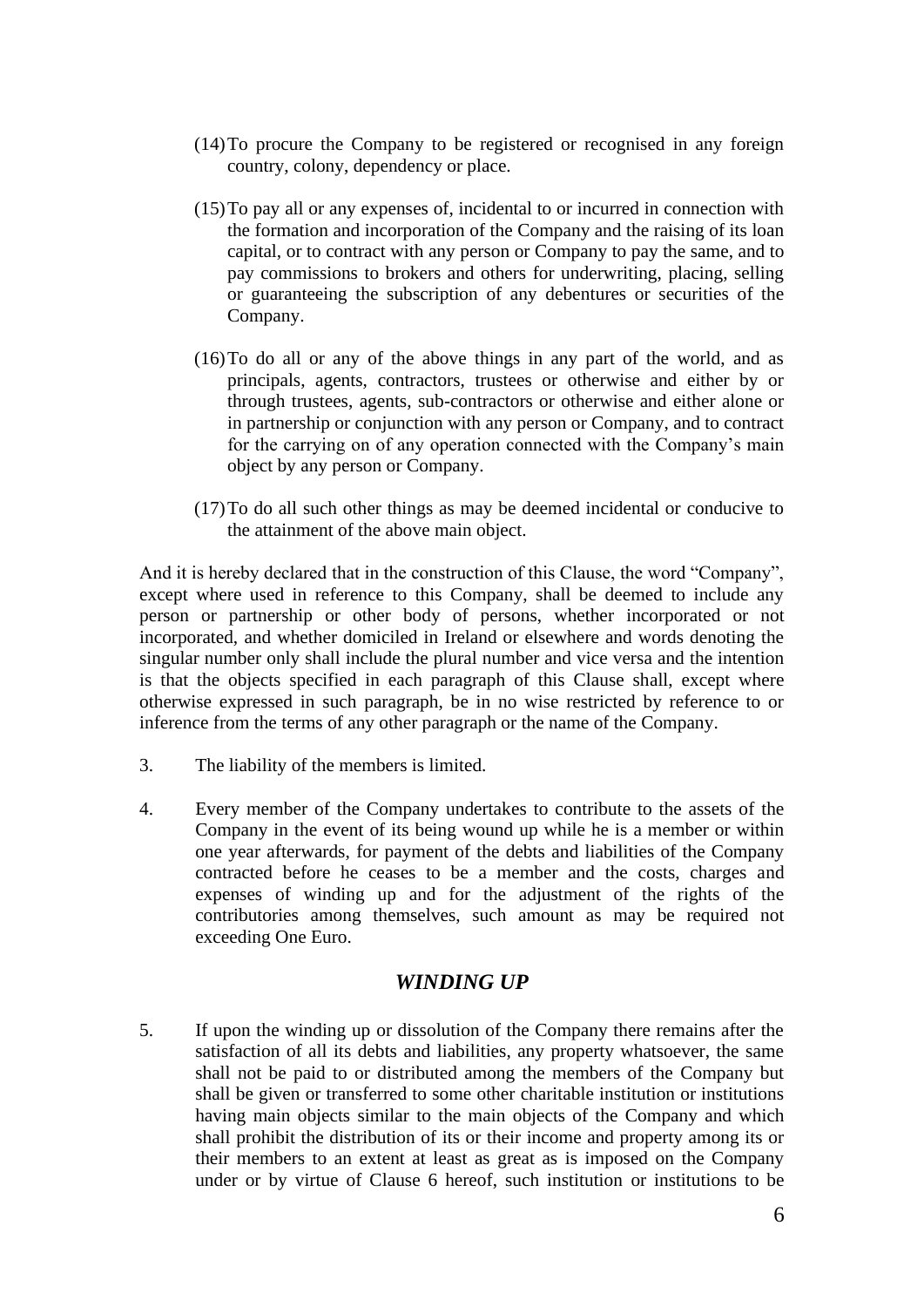determined by the members of the Company at or before the time of dissolution, and if and so far as effect cannot be given to such provision, then to some charitable object.

### *INCOME AND PROPERTY*

- 6. The income and property of the Company shall be applied solely towards the promotion of its main object (s) as set forth in this Memorandum of Association. No portion of the Company's income and property shall be paid or transferred directly or indirectly by way of dividend, bonus or otherwise howsoever by way of profit to members of the Company. No Director shall be appointed to any office of the Company paid by salary or fees, or receive any remuneration or other benefit in money or money's worth from the Company. However, nothing shall prevent any payment in good faith by the Company of;
	- a) reasonable and proper remuneration to any member, officer or servant of the Company (not being a Director) for any services rendered to the Company:
	- b) interest at a rate not exceeding 5% per annum on money lent by Directors or other members of the Company to the Company:
	- c) reasonable and proper rent for premises demised and let by any member of the Company (including any Director) to the Company:
	- d) reasonable and proper out of pocket expenses incurred by any Director in connection with attendance to any matter affecting the Company:
	- e) fees, remuneration or other benefit in money or money's worth to any Company of which a Director may be a member holding not more than one hundredth part of the issued capital of such Company.

### *KEEPING OF ACCOUNTS*

7. Annual audited accounts shall be kept and made available to the Revenue Commissioners on request.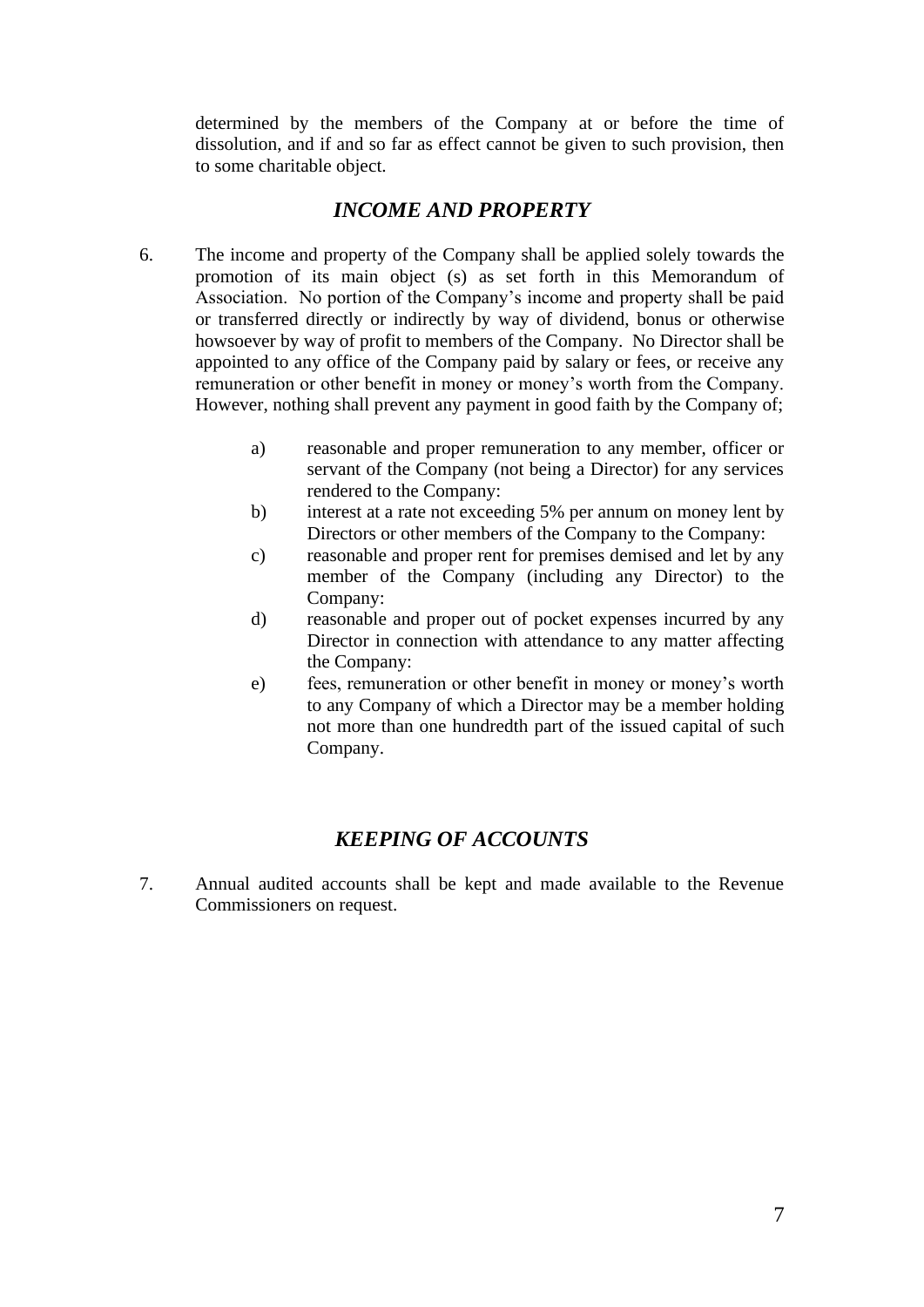WE, the several persons whose names and addresses are subscribed, wish to be formed into a Company in pursuance of this Memorandum of Association.

## *NAMES, ADDRESSES AND DESCRIPTIONS OF SUBSCRIBERS*

*Mark Boyden, Coomhola, Bantry, Co Cork - Environmentalist Eamonn Augustine Moore, Link Road, Chapelstown, Carlow – retired Lecturer John Fitzgerald, Fahee, Kilmacow, Co Kilkenny – Ecologist Elizabeth Cullen, Thomastown, Kilcullen, Co Kildare – Doctor Con Mccoole, Lodge, Headford, Co Galway – Retired Garda Anja Murray, 486 Galtymore Road, Dublin 12 – Ecologist David Lee, Scart, Kildorrey, Co Cork – Eircom Plumber Martin Brenna, Cuppanagh, Cloonloo, Co Sligo – Ecologist John Mulcahy, Carrablagh House, Portsalon, Co Donegal – Retired*

*Dated this 11th day of December 2007.*

*Witness to the above Signatures:*

Eoghan McKenna Apartment 63 The Red Mill North Brunswick St Dublin 7

Solicitor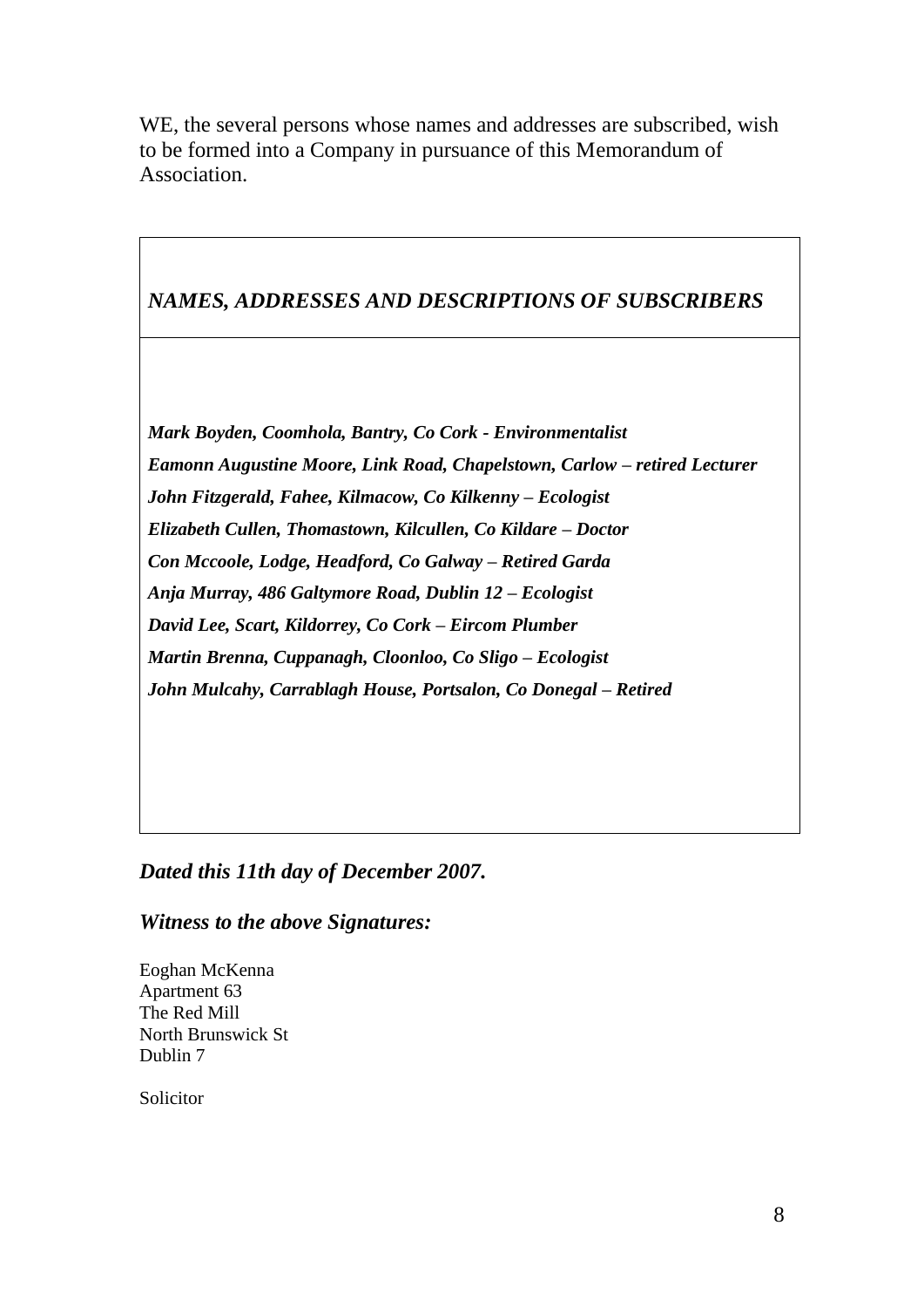#### *COMPANIES ACT, 2014*

### *COMPANY LIMITED BY GUARANTEE AND NOT HAVING A SHARE CAPITAL*

*-*

#### *OF*

### *SUSTAINABLE WATER NETWORK (SWAN) COMPANY LIMITED BY GUARANTEE*

#### **PRELIMINARY**

The Regulations contained in the Companies Act, 2014 shall apply to the Company save in so far as they are excluded or verified hereby.

In these Articles, unless there is something in the subject or context inconsistent herewith:

"The Act" means the Companies Act, 2014.

"the Directors" means the Directors for the time being of the Company or the Directors present at a meeting of the Board of Directors and includes any person occupying the position of Director by whatever name called;

"Secretary" means any person appointed to perform the duties of the Secretary of the Company;

"the Seal" means the Common Seal of the Company;

"the office" means the registered office for the time being of the Company

Expressions referring to writing shall, unless the contrary intention appears, be construed as including references to printing, lithography, photography and any other modes of representing or reproducing words in a visible form.

Unless the contrary intention appears, words or expressions contained in these Articles shall bear the same meaning as in the Act, or any statutory modification thereof in force at the date at which these Articles become binding on the Company.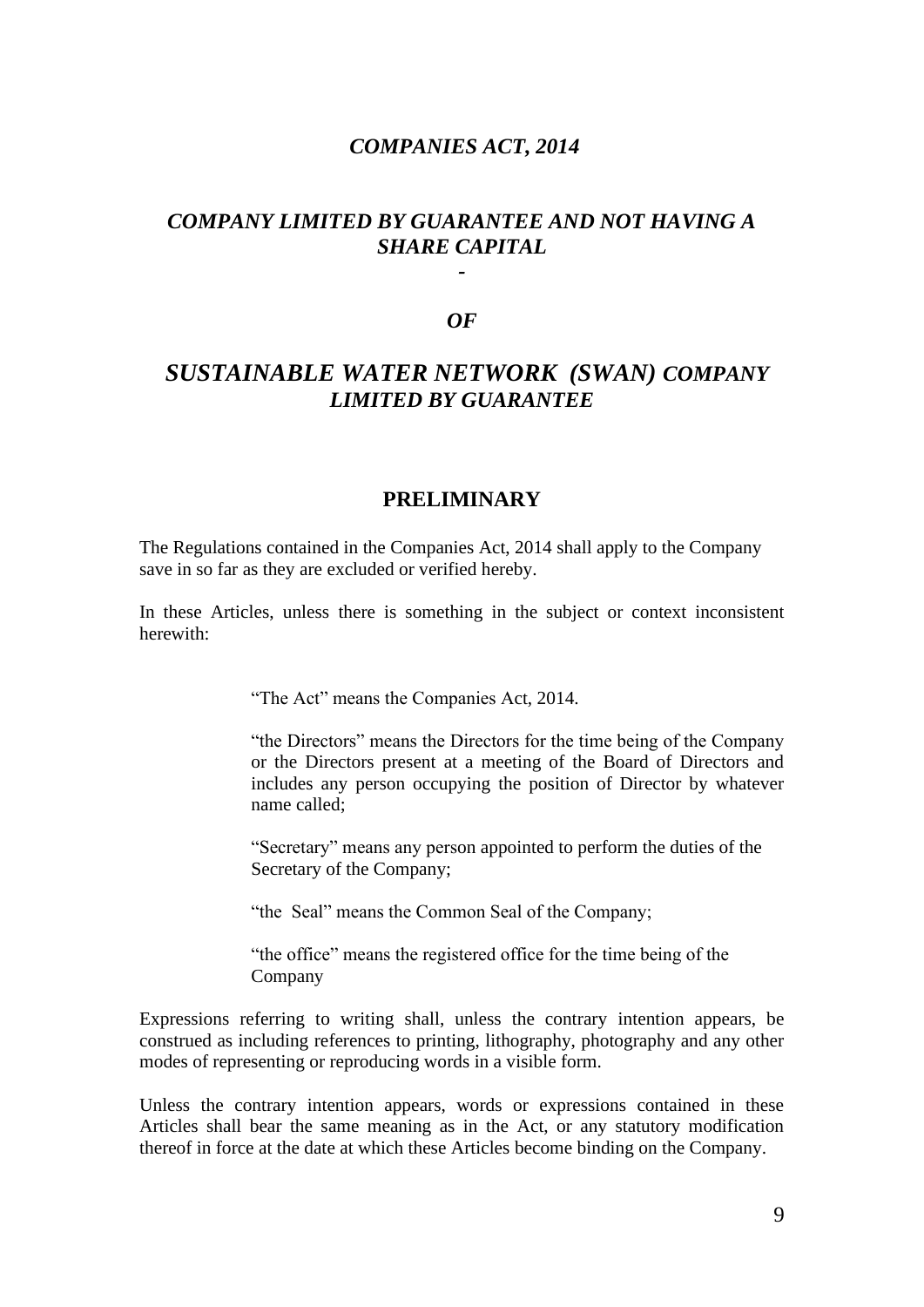### *MEMBERS*

- 2. The number of members with which the Company proposes to be registered is 7 but the Directors may from time to time register an increase of members.
- 3. The subscribers to the Memorandum of Association and such other persons as the Directors shall admit to membership shall be members of the Company.
- 4. The rights and liabilities attaching to any Members of the Company may be varied from time to time by a Special Resolution of the Company.
- 5. Membership is open to bona fide groups and non governmental organisations of recognised integrity who acknowledge in writing the objects of the Company and their commitment to the act of promotion and realisation of those objects and whose primary objectives are the protection and sustainable management of the environment for its own sake (and these objectives should not be a necessity to achieve other objectives of that organisation, or be ancillary to other objectives) and for whom the maintenance of the good ecological status of Irelands aquatic resources would be essential for achieving those objectives.
- 6. Any such group or organisation seeking to become a member of the Company shall apply in writing to the Company demonstrating
	- a) their bona fide;
	- b) how their organisation fulfils the criteria for membership set out in these Articles of Association;
	- c) a commitment to comply with these criteria.

All applications for membership shall be circulated to all existing members of the Company and each such application shall be considered and voted upon at a meeting of the Directors. Following approval by the SWAN Board, new applicants shall first join as Associate Members for a period of 12 months without voting rights, after which their membership shall be reviewed by the Directors based on their compatibility with the objects of the Company and levels of participation in SWAN work during that time.

#### **GENERAL MEETINGS**

- 7. All general meetings of the Company shall be held in the State.
- 8. (1) Subject to paragraph (2), the Company shall in each year hold a general meeting as its Annual General Meeting in addition to any other meetings in that year and shall specify the meetings as such in the notices calling it; and not more than 15 months shall elapse between the date of one Annual General Meeting of the Company and that of the next.

(2) So long as the Company holds its first Annual General Meeting within 18 months of its incorporation, it need not hold it in the year of its incorporation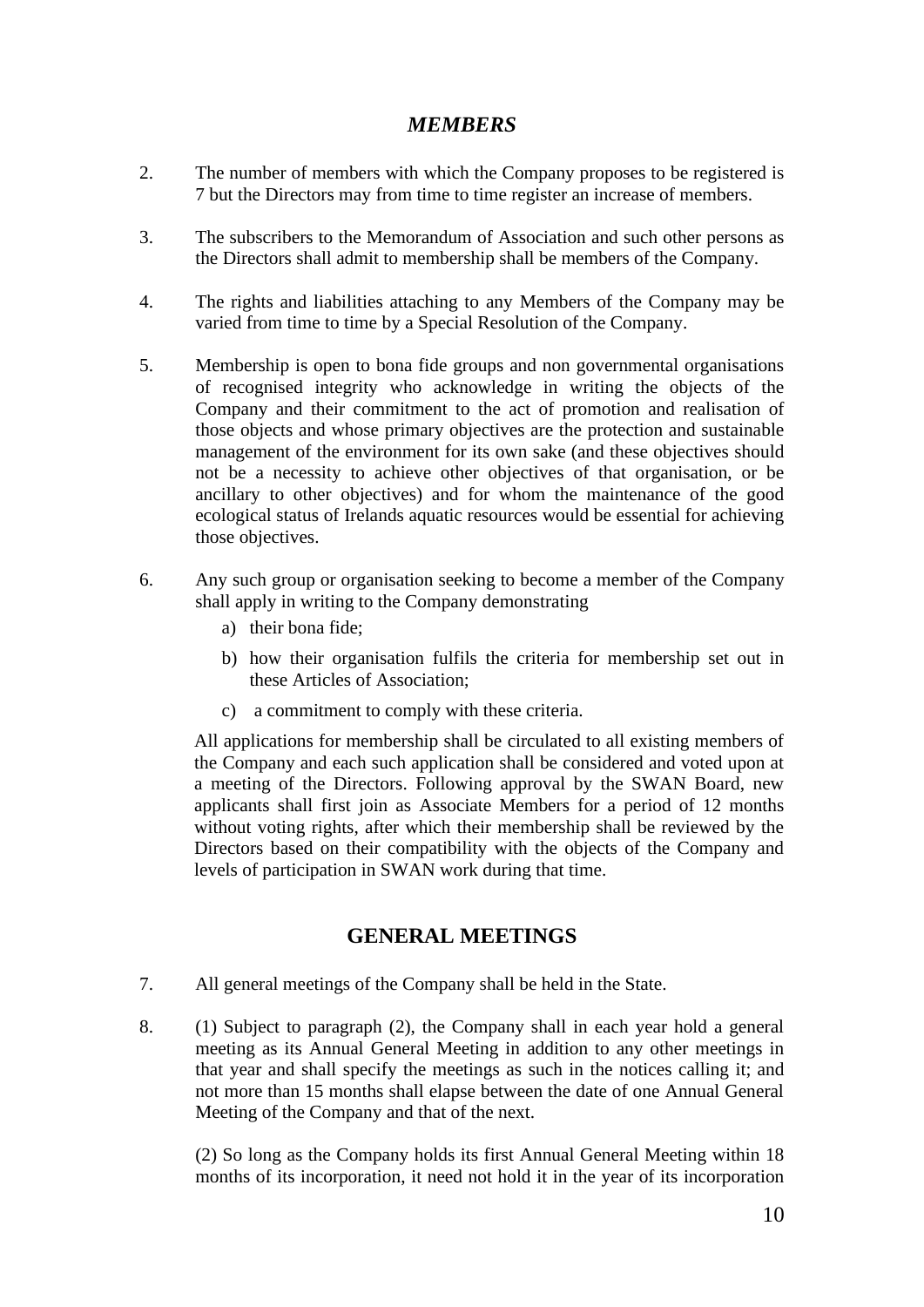or in the following year. Subject to Article 5, the Annual General Meeting shall be held at such time and at such place in the State as the Directors shall appoint.

- 9. All general meetings other than Annual General Meetings shall be called Extraordinary General Meetings.
- 10. The Directors may, whenever they think fit, convene an Extraordinary General Meeting and an Extraordinary General Meeting shall also be convened on the requisition of not less than two fifths of the membership entitled to vote at General Meetings or in default may be convened by such requisitionists as provided by Section 178 of the Act. If at any time there are not within the State sufficient Directors capable of acting to form a quorum any Director or any two members of the Company may convene an Extraordinary General Meeting in the same manner as nearly as possible as that in which meetings may be convened by the Directors.

#### **NOTICE OF GENERAL MEETINGS**

- 11. Subject to Section 181 and 193 of the act an Annual General Meeting and a meeting called for by passing of a special resolution shall be called by 21 days notice in writing at the least and a meeting of the Company (other than an Annual General Meeting or a meeting for the passing of a special resolution) shall be called by 14 days notice in writing at the least. The notice shall be exclusive of the day on which it is served or deemed to be served and of the day for which it is given and shall specify the place, the day and the hour of meeting and in the case of special business and general nature of that business, and shall be given in manner hereinafter mentioned to such persons as are under the Articles of the Company entitled to receive notices from the Company.
- 12. The accidental omission to give notice of a meeting to or the non-receipt of notices of a meeting by any person entitled to receive notice shall not invalidate the proceedings at that meeting.
- 13. All bona fides members of organisations, which are members of the Company, will be entitled to attend General Meetings of the Company but shall have no voting rights and shall not constitute part of the quorum at such meetings. They are entitled to be kept informed of the activities of the Company and may assist with the work of the Company in an advisory capacity if requested by the Company.

#### **PROCEEDINGS AT GENERAL MEETINGS**

14. All business shall be deemed special that is transacted at an Extraordinary General Meeting, and also all that is transacted at an Annual General Meeting, with the exception of the consideration of the accounts, balance sheets and the reports of the Directors and Auditors, the election of Directors in the place of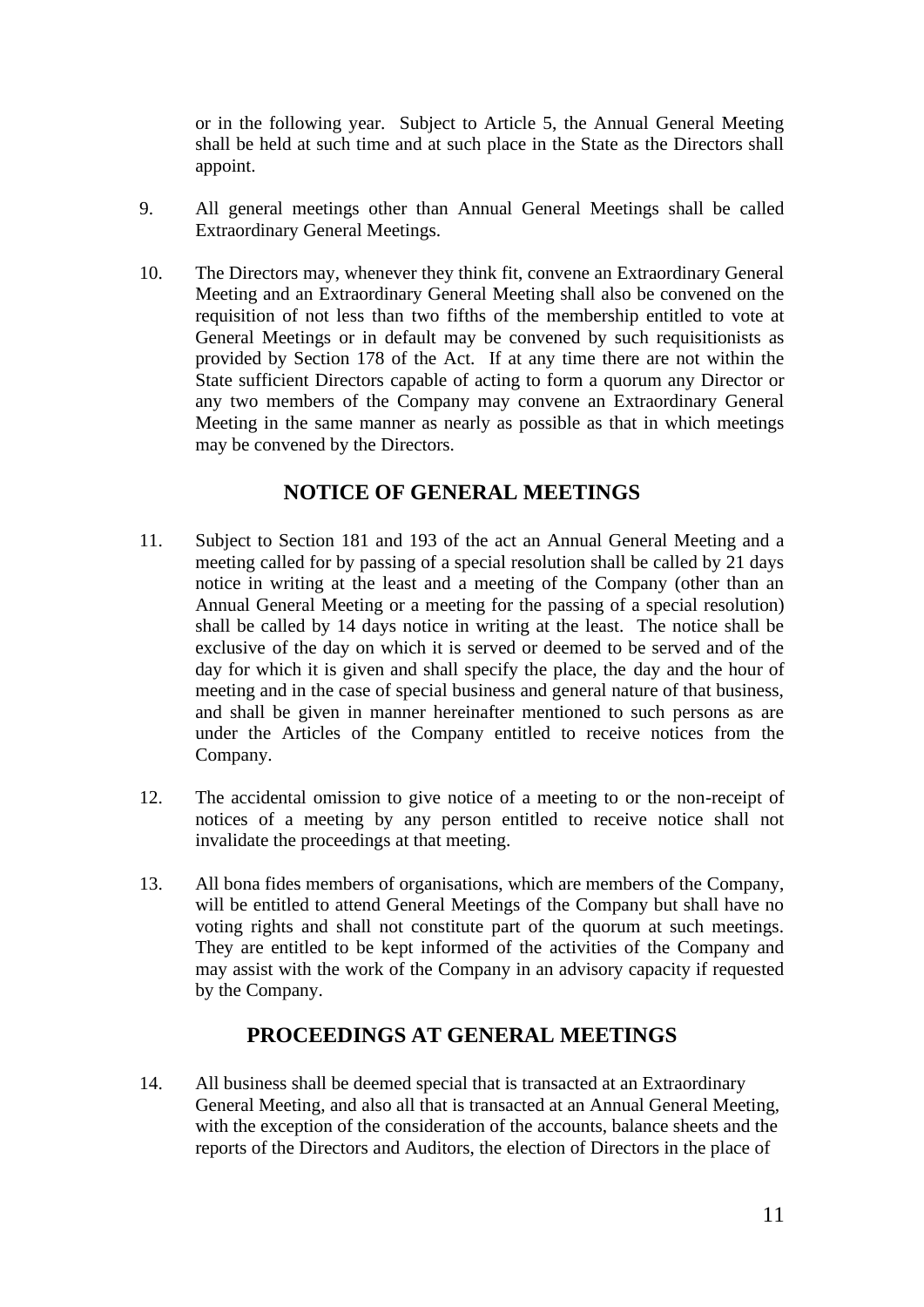those retiring, the re-appointment of the retiring Auditors and the fixing of the remuneration of the Auditors.

- 15. No business shall be transacted at any general meeting unless a quorum of members is present at the time when the meeting proceeds to business; save as herein otherwise provided, one more than a fifth of the members of the Company present in person shall be a quorum.
- 16. If within half an hour from the time appointed for the meeting a quorum is not present, the meeting, if convened upon the requisition of members, shall be dissolved; in any other case it shall stand adjourned to the same day in the next week at the same time and place, or to such other day and at such other time and place as the Directors may determine, and if at the adjourned meeting a quorum is not present within half an hour from the time appointed for the meeting, the members present shall be a quorum.
- 17. The Chairman, if any, of the Board of Directors shall preside as Chairman at every general meeting of the Company, or if there is no such chairman, or if he is not present within 15 minutes after the time appointed for the holding of the meeting or is unwilling to act, the Directors present shall elect one of their number to be Chairman of the meeting.
- 18. If at any meeting no Director is willing to act as Chairman or if no Director is present within 15 minutes after the time appointed for holding the meeting, the members present shall choose one of their number to be Chairman of the meeting.
- 19. The Chairman may with the consent of any meeting at which a quorum is present (and shall, if so directed by the meeting) adjourn the meeting from time to time and from place to place, but no business shall be transacted at any adjourned meeting other than the business left unfinished at the meeting at which the adjournment took place. When a meeting is adjourned for 30 days or more, notice of the adjourned meeting shall be given as in the case of an original meeting. Save as aforesaid, it shall not be necessary to give any notice of an adjourned meeting or of the business to be transacted at an adjourned meeting.
- 20. At any general meeting a resolution put to the vote of the meeting shall be decided on a show of hands unless a poll is (before or on the declaration of the result of the show of hands) demanded:-
	- (a) by the chairman, or
	- (b) by at least three members present in person or by proxy, or
	- (c) by any member or members present in person and representing not less than one-tenth of the total voting rights of all members having the right to vote at the meeting.

Unless a poll is so demanded, a declaration by the chairman that a resolution has, on a show of hands, been carried or carried unanimously or by a particular majority or lost, and an entry to that effect in the book containing the minutes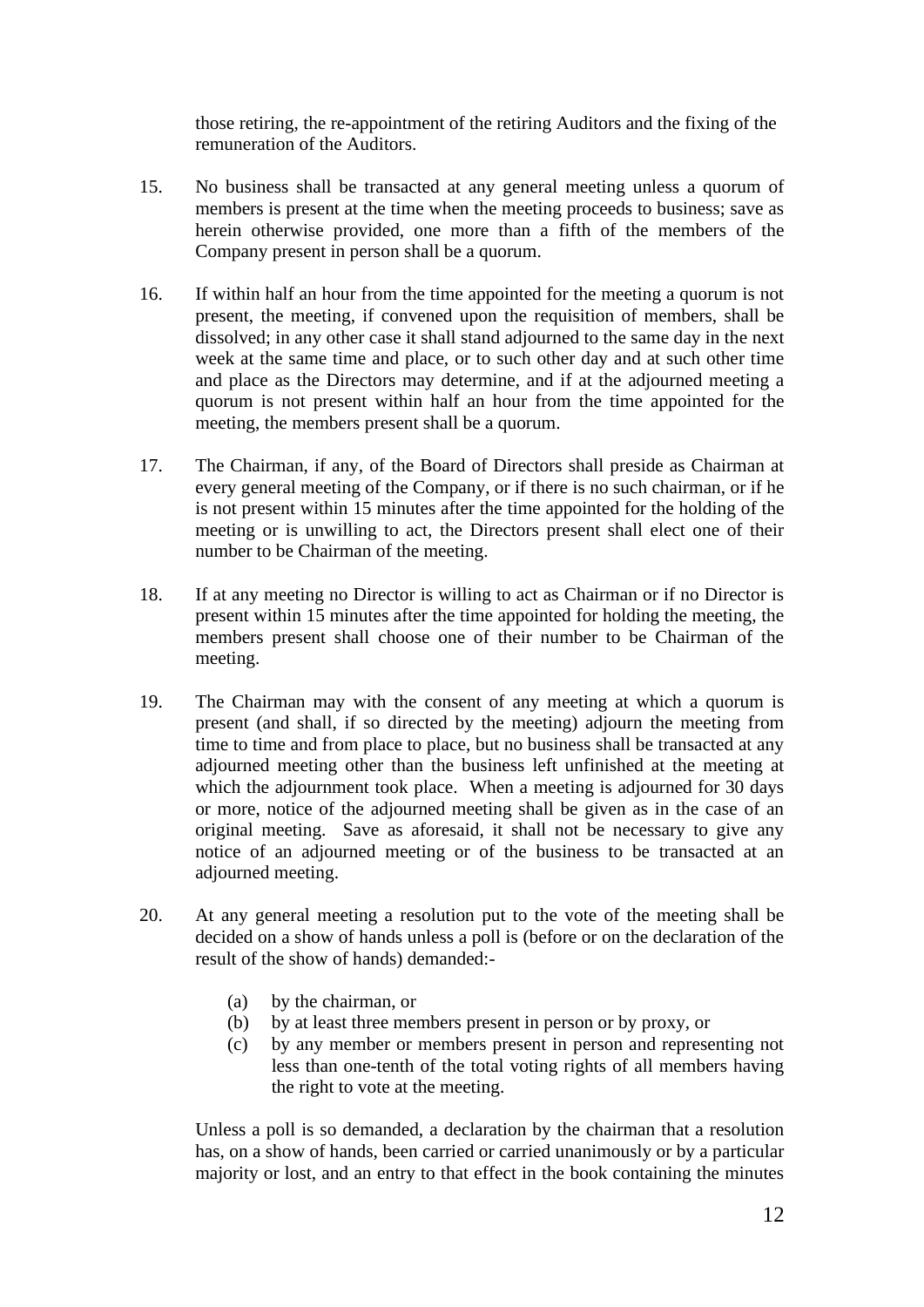of proceedings of the Company shall be conclusive evidence of the fact without proof of the number or proportion of votes recorded in favour of or against such resolution the demand for a poll may be withdrawn.

- 21. Except as provided in Article 20 if a poll is duly demanded it shall be taken in such a manner as the chairman directs and the result of the poll shall be deemed to be the resolution of the meeting at which the poll was demanded.
- 22. Where there is an equality of votes, whether on a show of hands or on a poll, the chairman of the meeting at which the show of hands takes place or at which the poll is demanded, shall be entitled to a second or casting vote.
- 23. A poll demanded on the election of a Chairman, or on a question of adjournment shall be taken forthwith. A poll demanded on any other question shall be taken at such time as the chairman of the meeting directs, and any business other than that upon which a poll has been demanded may be proceeded with pending the taking of the poll.
- 24. Subject to Section 193 of the Act, a resolution in writing signed by all the members for the time being entitled to attend and vote on such resolution at a General Meeting (or being bodies corporate by their duly authorised representatives) shall be as valid and effective for all purposes as if the resolution had been passed at a general meeting of the Company duly convened and held and may consist of several documents in the like form each signed by one or more of the members, and if described as a special resolution shall be deemed to be a special resolution within the meaning of the Act.
- 25. Every member organisation shall have one vote.
- 26. A member of unsound mind, or in respect of whom an order has been made by any Court having jurisdiction in lunacy, may vote, whether on a show of hands or on a poll, by his committee receiver, guardian, or other person appointed by that Court, and any such committee, receiver, guardian, or other person may vote by proxy on a show of hands or on a poll.
- 27. No member shall be entitled to vote at any general meeting unless all money's immediately payable by him to the Company have been paid.
- 28. No objection shall be raised to the qualification of any voter except at the meeting or adjourned meeting at which the voter objected to is given or tendered, and every vote not disallowed at such meeting shall be valid for all purposes. Any such objection made in due time shall be referred to the Chairman of the meeting whose decision shall be final and conclusive.
- 29. Votes may be given either personally or by proxy.
- 30. The instrument appointing a proxy shall be in writing under the hand of the appointer or of his attorney duly authorised in writing, or, if the appointer is a body corporate, either under seal or under the hand of an officer or attorney duly authorised. A proxy need not be a member of the Company.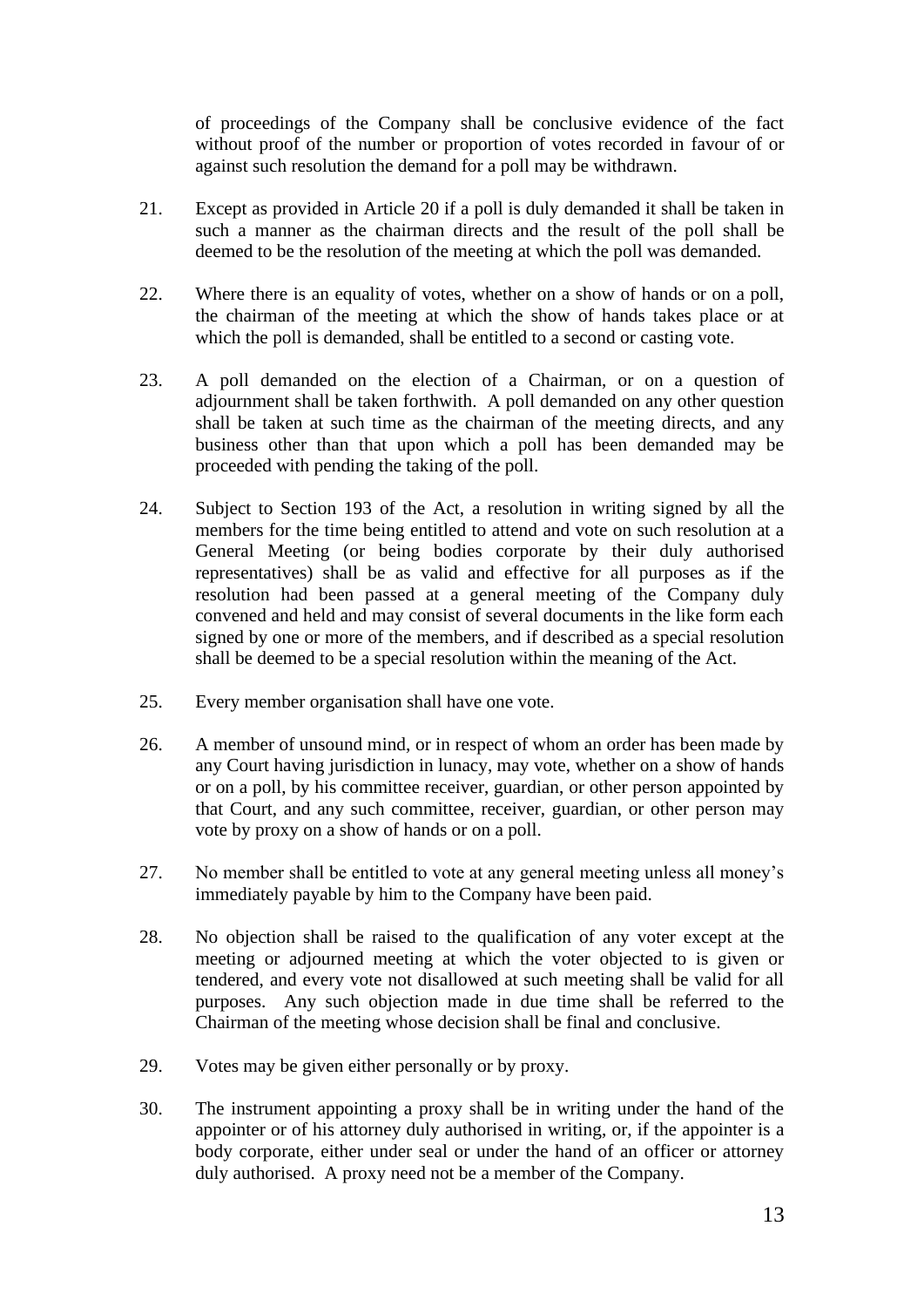- 31. The instrument appointing a proxy and the power of attorney or other authority, if any, under which it is signed or a notarially certified copy of that power or authority shall be deposited at the office or at such other place within the State as is specified for that purpose in the notice convening the meeting not less than 48 hours before the time for holding the meeting or adjourned meeting at which the persons named in the instrument proposes to vote, or, in the case of a poll, not less than 48 hours before the time appointed for the taking of the poll, and in default the instrument of proxy shall not be treated as valid.
- 32. An instrument appointing a proxy shall be in the following form or a form as near thereto as circumstances permit;-

### SUSTAINABLE WATER NETWORK LIMITED

1/WE, of in the County of , being a member/members of the above named Company, hereby appoint of or failing him of as my/our proxy to vote for me/us on my/our behalf at the (annual or extraordinary, as the case may be), general meeting of the Company to be held on the day of 20 and any adjournment thereof.

Signed this day of 20

This form is to be used *\**in favour of/against the resolution. Unless otherwise instructed, the proxy will vote as he thinks fit.

#### *\*Strike out whichever is not desired.*

- 33. The instrument appointing a proxy shall be deemed to confer authority to demand or join in demanding a poll.
- 34. A vote in accordance with the terms of an instrument of proxy shall be valid notwithstanding the previous death or insanity of the principal or revocation of the proxy or of the authority under which the proxy was executed, if no intimation in writing of such death, insanity or revocation as aforesaid is received by the Company at the office before the commencement of the meeting or adjourned meeting at which the proxy is used.

### *BODIES CORPORATE ACTING BY REPRESENTATIVES AT MEETINGS*

35. Any body corporate which is a member of the Company may be resolution of its directors or other governing body authorise such persons as it thinks fit to act as its representative at any meeting of the Company, and the person so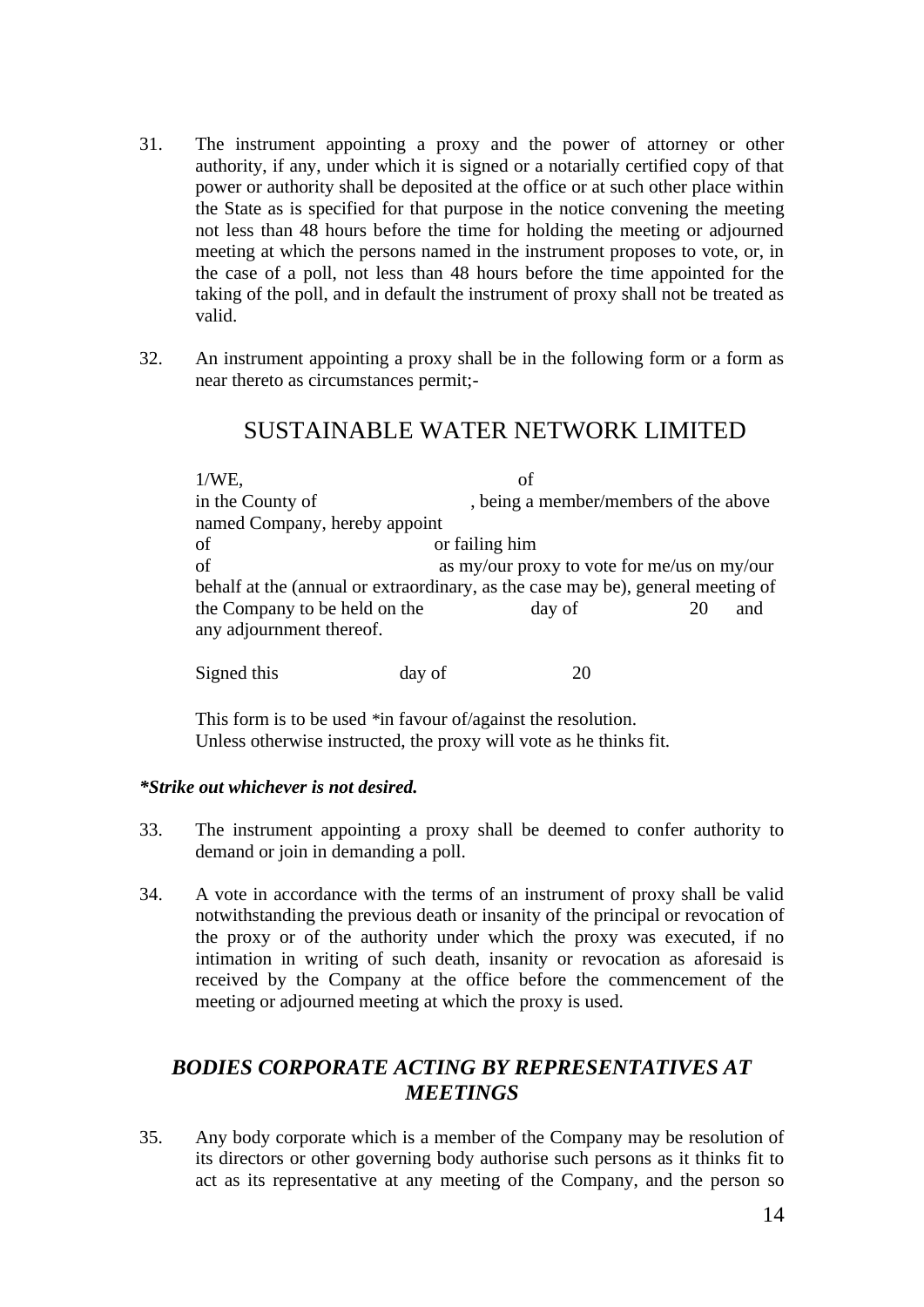authorised shall be entitled to exercise the same powers on behalf the body corporate which he represent as that body corporate could exercise if it were an individual member of the Company.

#### **ANNUAL SUBSCRIPTION**

36. The Directors shall be entitled from time to time to determine any Annual Subscription to be payable by any member of the Company. Such subscriptions shall be payable in advance on the  $1<sup>st</sup>$  day of January in each year. A person becoming a member of the Company after the 1<sup>st</sup> day of January in any year may be required by the Directors to pay the entire Annual Subscription in respect of that year. In the event that any member shall cease to be a member prior to the  $1<sup>st</sup>$  day of January in any year that member shall not be entitled to any rebate of his Annual Subscription paid for that year. The terms and conditions attaching to Life Subscriptions shall be determined by the directors in their absolute discretion from time to time.

#### **DIRECTORS**

- 37. The number of Directors and the names of the first Directors shall be determined in writing by the subscribers of the Memorandum of Association or a majority of them.
- 38. The Board of Directors shall consist of: -

#### A. ELECTED DIRECTORS

(a) Not more than six persons each of whom has been nominated by an organisation which is a member of the Company and who shall be elected by ballot by members of the Company at the Annual General Meeting.

The six elected members shall be elected for the following periods: -

The two members who obtained the highest and second highest number of votes in the election shall be elected for a period of 3 years.

The two members who received the third and fourth highest number of votes shall be elected for a period of 2 years.

The two members who received the fifth and sixth highest number of votes shall be elected for a period of 1 year.

#### B. C0-OPTED DIRECTORS

Not more than three persons who may be co-opted by the Directors from organisations which are members of the Company.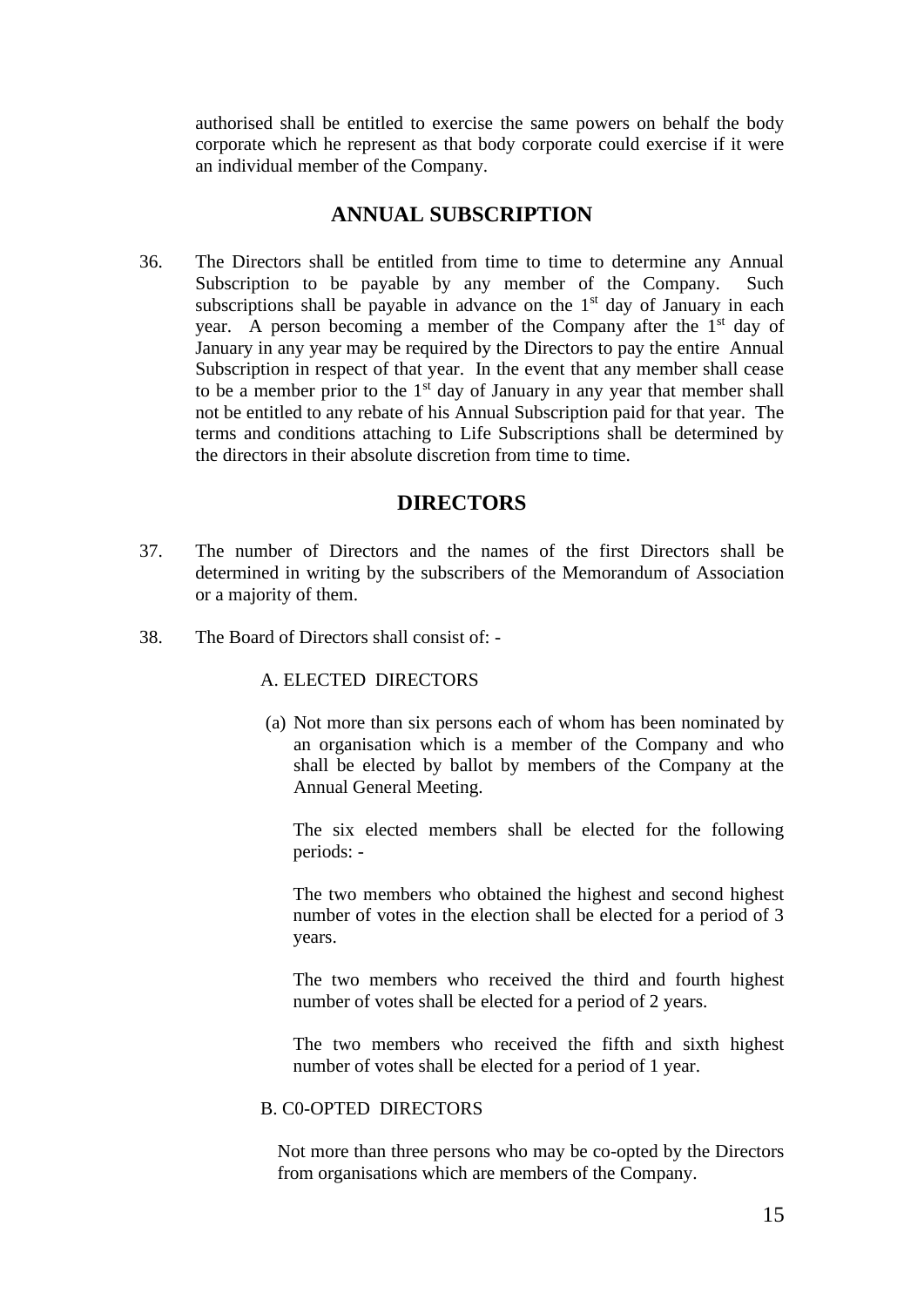The three persons to be co-opted as Directors to the first Board of Directors shall be chosen from organisations who are members of the Company based on the alphabetical sequence of the title of such organisation. The Director co-opted from the organisation that is first in alphabetical sequence will serve for a period of 1 year and the Director co-opted from the organisation that is second in the alphabetical sequence will serve for 2 years and the Director co-opted from the organisation that is third in the alphabetical sequence will serve for 3 years.

### **RESIGNATION, CESSATION AND EXPULSION OF MEMBERSHIP**

39.

- (a) A member of any class may by notice in writing to the Secretary of the Company resign his membership of the Company.
- (b) Membership of the Company shall automatically cease on any member's death.
- (c) If any member shall refuse or wilfully neglect to comply with any of these Articles of Association or shall have been guilty of such conduct as in the opinion of the Directors either shall have rendered him unfit to remain a member of the Company or shall be injurious to the Company of if the Directors shall for any other good reason require that a member shall be expelled such member may by a Resolution of the directors be expelled from membership provided that he shall have been given notice of the intended resolution for his expulsion and shall have been afforded an opportunity of giving orally or in writing to the Directors any explanation or defence as he may think fit.

Notice under this Article shall be deemed to have been served if it is sent by post in accordance with the provisions set out in Article 69 of these Articles whether or not it is actually received by the member intended to be served with such notice

#### **BORROWING POWERS**

40. The Directors may exercise all the powers of the Company to borrow money and to mortgage or charge its undertaking and property or any part thereof, and to issue debentures, debenture stock and other securities, whether outright or as security for any debt, liability or obligation of the Company or of any third party.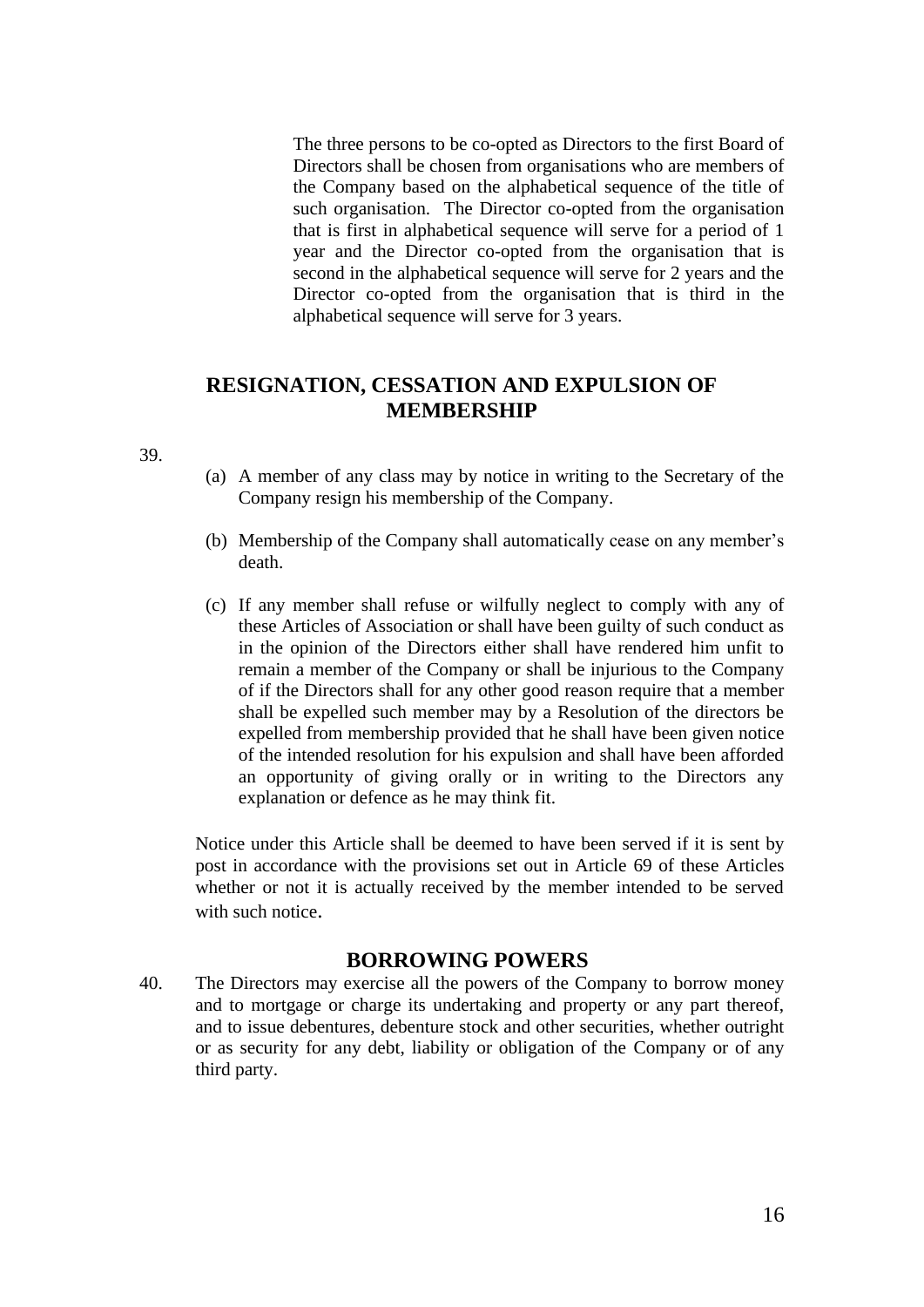#### **POWERS AND DUTIES OF DIRECTORS**

- 41. The business of the Company shall be managed by the Directors, who may pay all expenses incurred in promoting and registering the Company, and exercise all such powers of the Company as are not by the Act or Articles required to be exercised by the Company in general meeting subject nevertheless to the provisions of the Act and these Articles and to such directors, being not inconsistent with the aforesaid provisions, as may be given by the Company in general meeting, but no direction given by the Company in general meeting shall invalidate any prior act of the directors which would have been valid if that direction had not been given.
- 42. The Directors may from time to time and at any time by power of attorney appoint any Company, firm or person or body of persons, whether nominated directly or indirectly by the directors to be the attorney or attorneys of the Company for such purposes and with powers authorities and discretions (not exceeding those vested in or exercisable by the Directors and under these Articles) and for such period and subject to such conditions as they may think fit, and any such powers of attorney may contain such provision for the protection and convenience of persons dealing with any such attorney as the Directors may think fit, and may also authorise any such attorney to delegate all or any of the powers, authorities and discretions vested in him.
- 43. All cheques, promissory notes, drafts, bills of exchange and other negotiable instruments, and all receipts for moneys paid to the Company, shall be signed, drawn, accepted, endorsed or otherwise executed, as the case may be, by such person or persons and in such manner as the Directors shall from time to time by resolution determine.
- 44. The Directors shall cause minutes to be made in books provided for the purpose: -
	- (a) of all appointments of officers made by the Directors;
	- (b) of the names of the Directors present at each meeting of the Directors and of any committee of the Directors;
	- (c) of all resolutions and proceedings at all meetings of the Company, and the directors and of committees of Directors.
- 45. The Directors shall elect annually such officers as are deemed necessary by them. This election shall take place at the first meeting of Directors following the Annual General Meeting and such election shall be by secret ballot.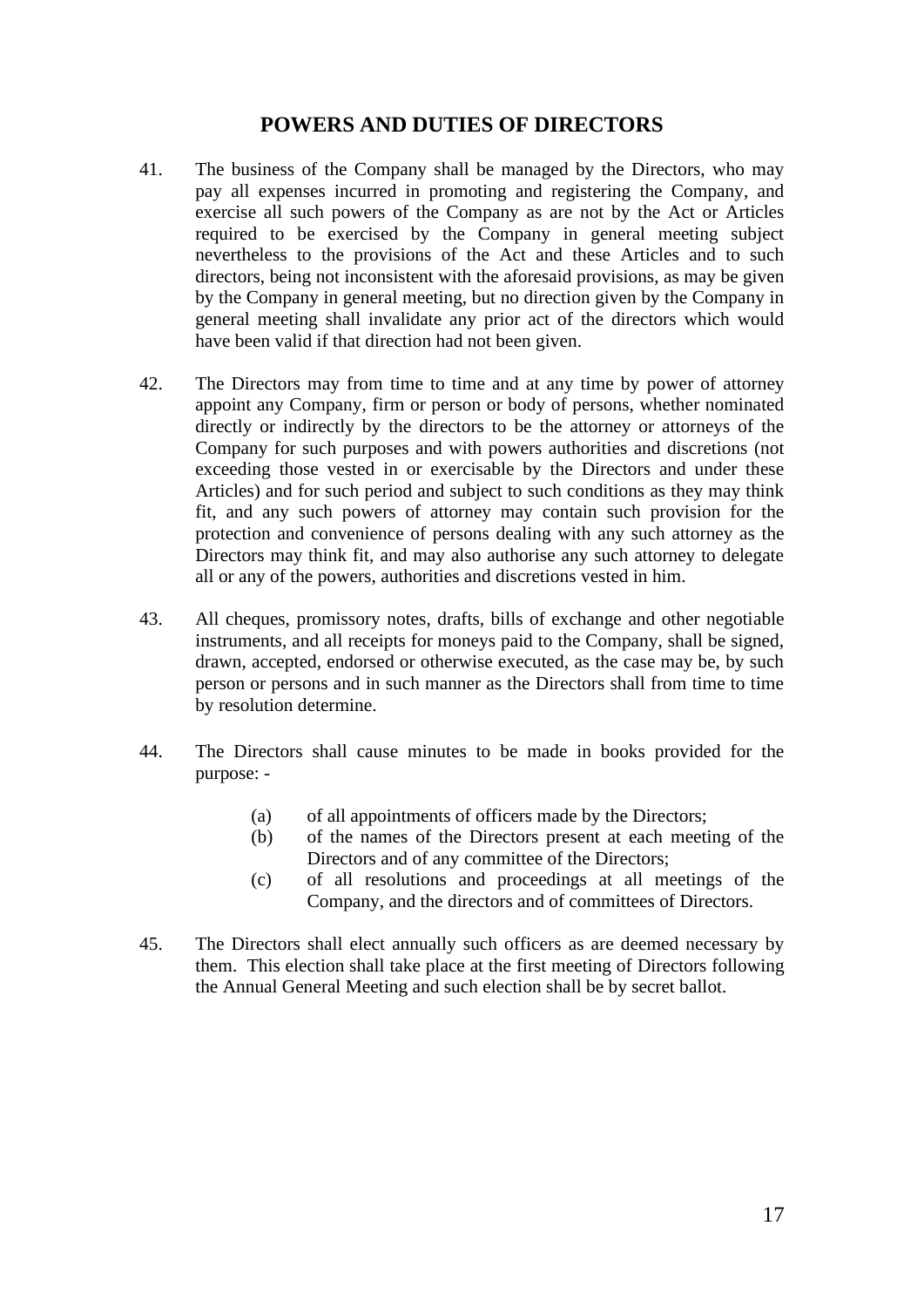### **DISQUALIFICATION OF DIRECTORS**

- 46. 1. The Office of a member of the Board of Directors shall be vacated if such member:
	- a) Is adjudged bankrupt in the State, or in Northern Ireland or Great Britain, makes any arrangements or composition with his creditors generally, or
	- b) Becomes prohibited from being a member if the Board of Directors by reason of any order made under Part V11 of the Companies Act 1990 or any subsequent or amending legislation, or
	- c) Becomes of unsound mind, or afflicted in a way so as to preclude them carrying out functions or on the demise of the member, or
	- d) Resigns his office by notice in writing to the Company or
	- e) Is convicted of an indictable offence unless the members of the Executive determine otherwise, or
	- f) Is absent from 3 consecutive meetings of the Directors without consent or agreement.
	- g) Holds any other office or place of profit under the Company beyond the extent permitted by the Memorandum of Association.

2. Unexplained absence of a member from three successive meetings of Directors will be deemed to be a resignation as a Director of the Company.

### **VOTING ON CONTRACTS**

47. A Director may vote in respect of any contract in which he is interested or any matter arising thereout.

#### **ROTATION OF DIRECTORS**

- 48. At the first Annual General Meeting of the Company, all the directors shall retire from office and at the Annual General Meeting in every subsequent year one-third of the Directors for the time being, or if their number is not three or a multiple of three, then the number nearest one-third, shall retire from office.
- 49. The Directors to retire in every year shall be those who have been longest in office since the last election, but as between persons who became Director son the same day, those to retire shall (unless they otherwise agree amongst themselves) be determined by lot.
- 50. A retiring Director shall be eligible for re-election.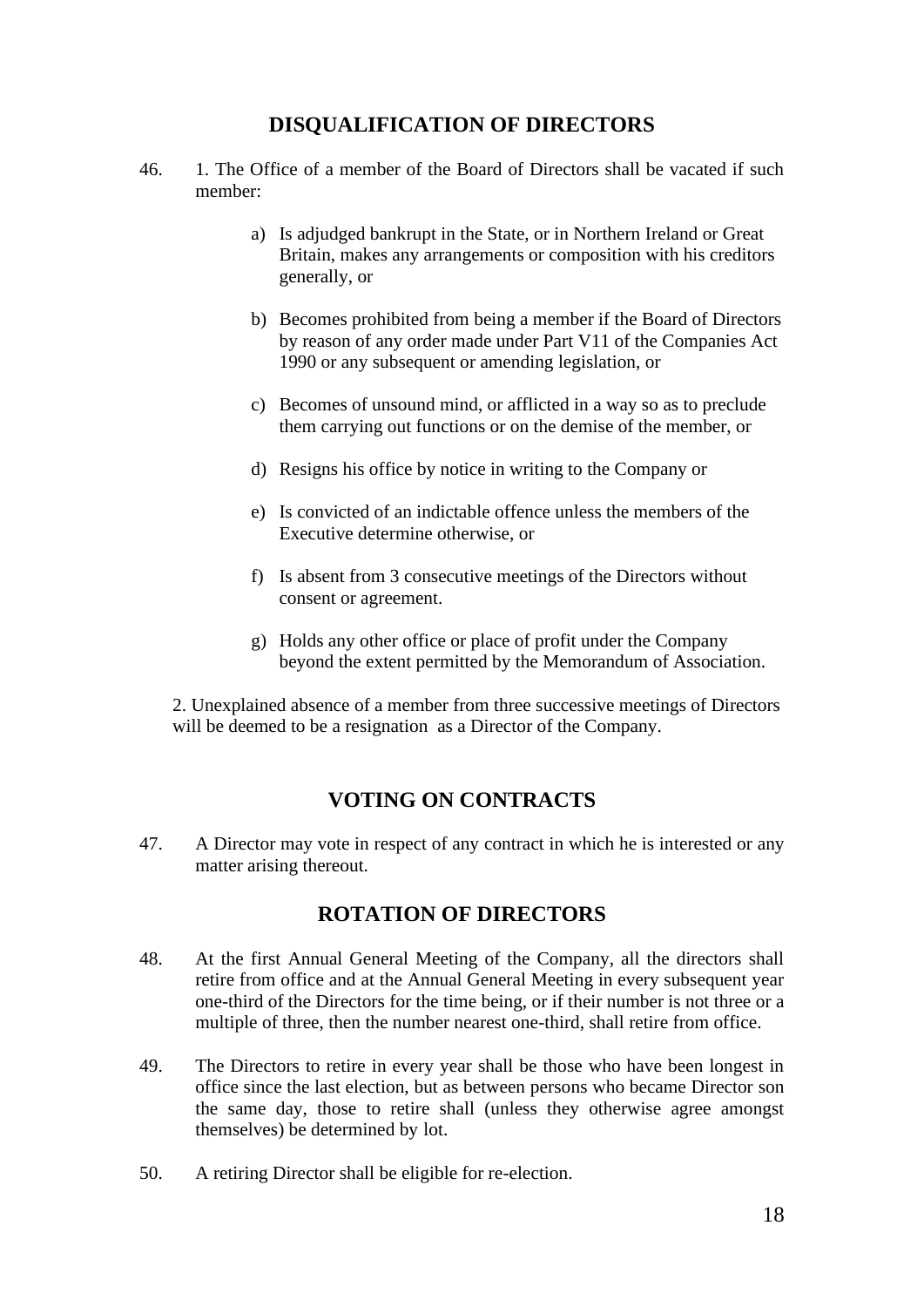- 51. The Company, at the meeting at which a Director retires in manner aforesaid, may fill the vacated office by electing a person thereto and in default the retiring Director shall, if offering himself for re-election, be deemed to have been re-elected, unless at such meeting it is expressly resolved not to fill such vacated office or unless a resolution for the re-election of such Director has been put to the meeting and lost.
- 52. No person other than a Director retiring at the meeting shall, unless recommended by the Directors, be eligible for re-election to the office of Director at any general meeting unless, not less than three nor more than 21 days before the date appointed for the meeting, there has been left at the office notice in writing, signed by a Member duly qualified to attend and vote at the meeting for which notice is given, of his intention to propose such a person for election, and also notice in writing signed by that person of his willingness to be elected.
- 53. The Company may from time to time by ordinary resolution increase or reduce the number of Directors, and may also determine in what rotation the increased or reduced number is to go out of office.
- 54. The Directors shall have power at any time, and from time to time, to appoint any person to be a Director either to fill a casual vacancy or as an addition to the existing Directors, but so that the total number of Directors shall not at any time exceed the number fixed in accordance with these Articles. Any vacancy arising in the number of the Elected Directors shall be filled by the candidate at the last election who was not elected but received the highest number of votes. Any Director so appointed shall hold office only until the next Annual General Meeting, and shall then be eligible for re-election, but shall not be taken into account in determining the Directors who are to retire by rotation at such meeting
- 55. The Company may by ordinary resolution of which extended notice given in accordance with Section 146 of the Act remove any Director before the expiration of his period of office, notwithstanding anything in these Articles or in any agreement between the Company and such Director. Such removal shall be without prejudice to any claim such Director may have for damages for breach of any contract of service between him and the Company.
- 56. The Company may by ordinary resolution appoint another person in place of a Director removed from office under Article 49. Without prejudice to the powers of the Directors under Article 48 the Company in general meeting may appoint any person to be a Director, either to fill a casual vacancy or as an additional Director. A person appointed in place of a director so removed or to fill such a vacancy shall be subject to retirement at the same time as if he had become a Director on the day on which the Director in whose place he is appointed was last elected a Director.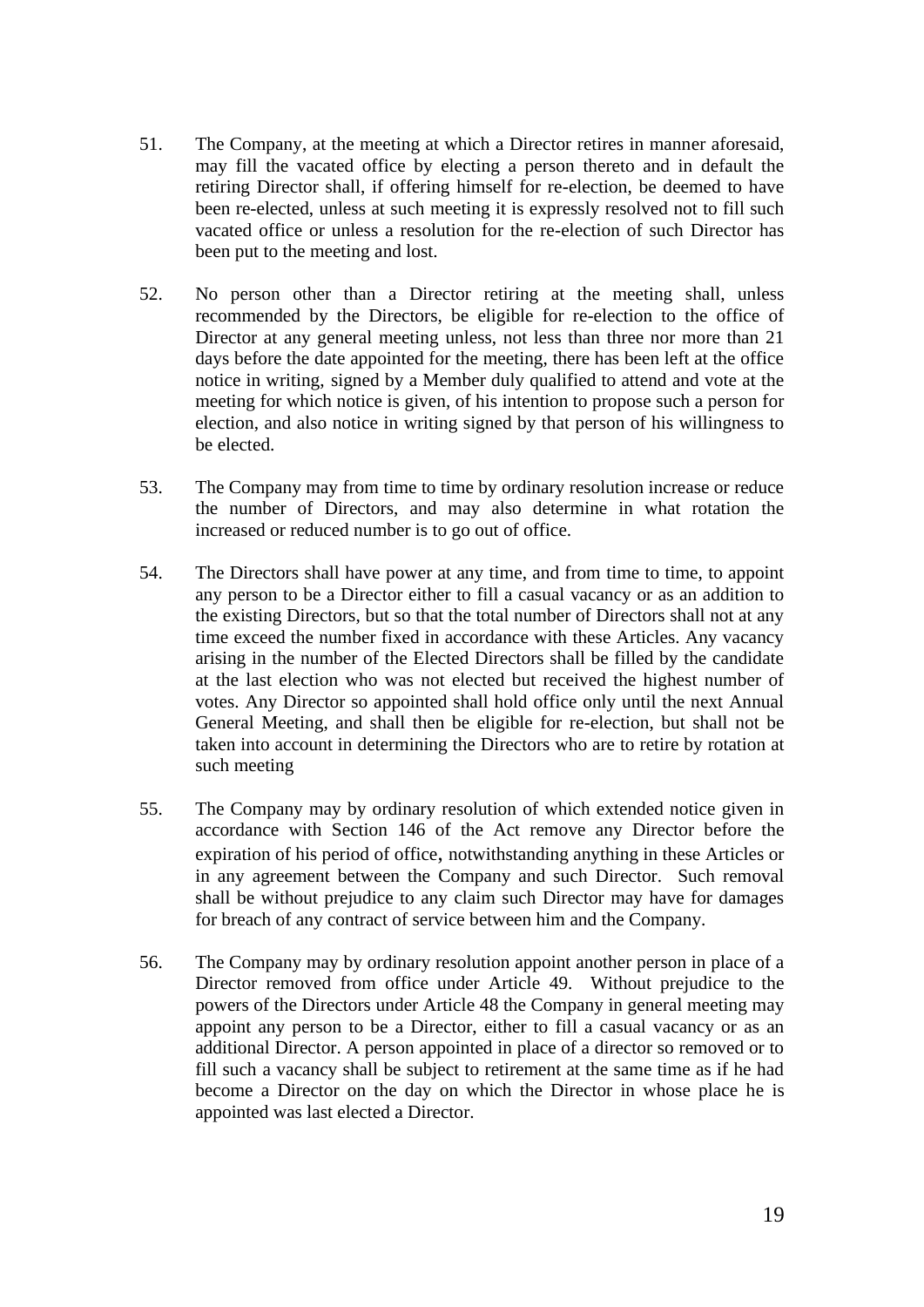### **PROCEEDINGS OF DIRECTORS**

- 57. The Directors may meet together for the despatch of business, adjourn and otherwise regulate their meetings as they think fit but shall meet at least once in each of three distinct quarters in every calendar year. Questions arising at any meeting shall be decided by a majority of votes. Where there is an equality of votes, the Chairman shall have a second or casting vote. A Director may, and the secretary on the requisition of a Director shall, at any time summon a meeting of Directors. If the Directors so resolve it shall not be necessary to give notice of a meeting of Directors to any Director who being resident in the State is for the time being absent from the State.
- 58. The quorum necessary for the transaction of the business of the directors shall be one more than a third of the number of Directors in office at any time present in person, but so that, except as hereinafter provided, not less than two individuals shall be present. Provided that any director may participate in a meeting of the directors by means of telephonic or other similar communication whereby all persons participating in the meeting can hear each other speak; and participation in a meeting in this manner shall be deemed to constitute presence in person at such meeting.
- 59. The continuing Directors may act notwithstanding any vacancy in their number but, if and so long as their number is reduced below the number fixed by or pursuant to the Articles of the Company as the necessary quorum of Directors, the continuing Directors or Director may act for the purpose of increasing the number of Directors to that number or of summoning a general meeting of the Company, but for no other purpose.
- 60. The Directors may elect a Chairman of their meetings and determine the period for which he is to hold office, but, if no such chairman is elected or if at any meeting the chairman is not present within five minutes after the time appointed for holding the same, the Directors present may choose one of their number to be chairman of the meeting.
- 61. The Directors may delegate any of their powers to committees consisting of such member or members of the Board as they think fit: any committee so formed shall, in exercise of the powers so delegated, conform to any regulations that may be imposed on it by the Directors. The Directors may appoint members of the Company who are not Directors for the time being but are individuals of recognised integrity, probity and experience in areas relevant to the aims, purpose and work of any such committee to assist any committee so formed.
- 63. A committee may elect a Chairman of its meetings: if no such chairman is elected, or if at any meeting the chairman is not present within 5 minutes after the time appointed for holding the same, the members present may choose one of their number to be Chairman of the meeting.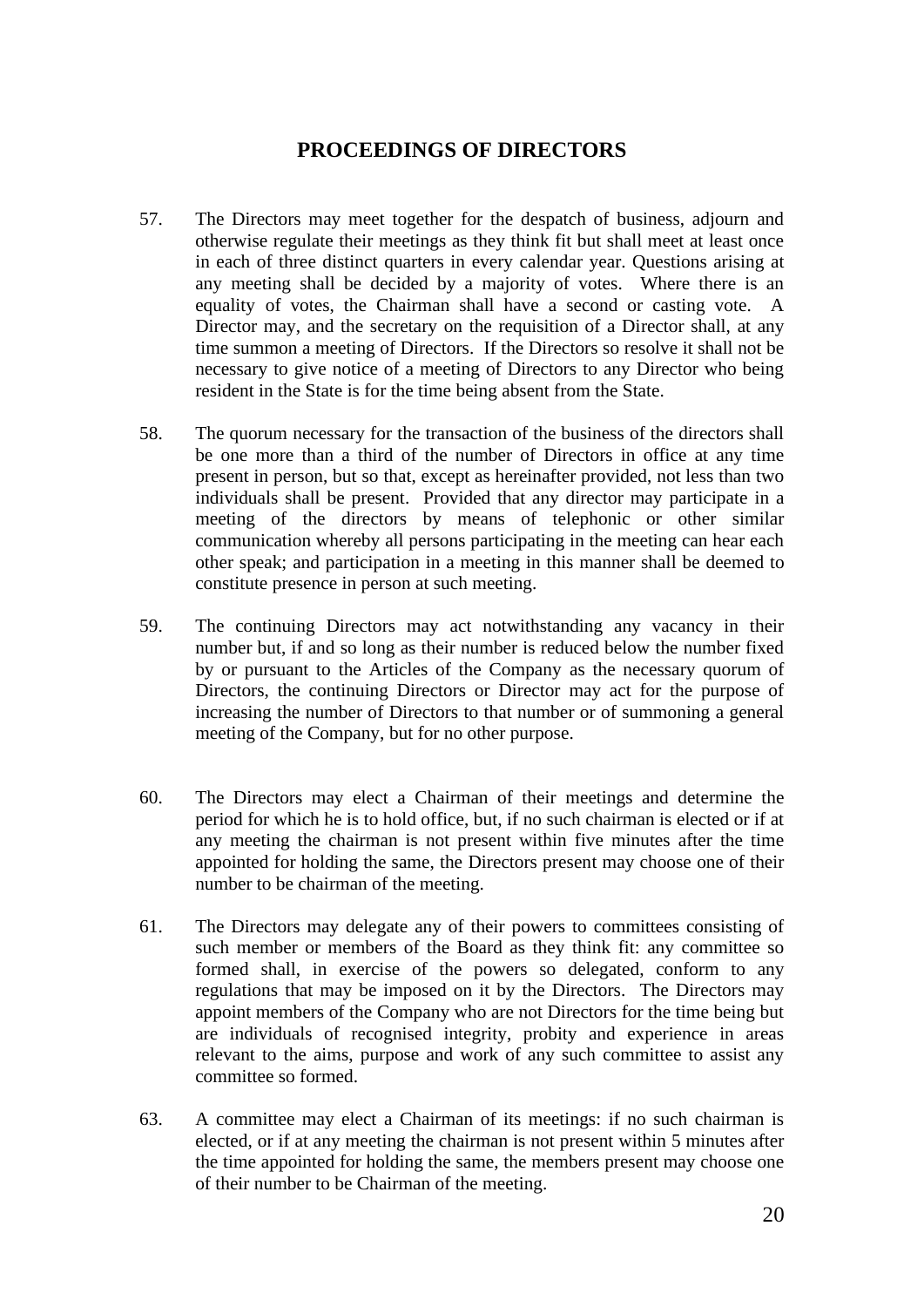- 64. A committee may meet and adjourn as it thinks proper. Questions arising at any meetings shall be determined by a majority of votes of the members present, and when there is an equality of votes, the Chairman shall have a second or casting vote.
- 65. All acts done by any meeting of the Directors or of a committee of Directors or by any person acting as a Director shall, notwithstanding that it is afterwards discovered that there was some defect in the appointment of any such Director or person acting as aforesaid, or that they or any of them were disqualified, be as valid as if every such person had been duly appointed and was qualified to be a Director.
- 66. A resolution in writing signed by all of the directors for the time being entitled to receive notice of a meeting of the directors shall be as valid and effective for all purposes as a resolution of the directors as if it had been passed at a meeting of the directors duly convened and held and may consist of several documents in the like form each signed by one or more of the directors. For the purpose of this Article, the signature of an alternate director shall suffice in lieu of the signature of the director appointing him. Regulation 58 of Table C shall not apply.

### **SECRETARY**

- 67. The Secretary shall be appointed by the Directors for such term and upon such conditions as they may think fit: and any Secretary so appointed may be removed by them.
- 68. A provision of the Act or these Articles requiring or authorising a thing to be done by or to a Director and the Secretary shall not be satisfied by its being done by or to the same person acting both as Director and as, or in place of, the Secretary.

### **THE SEAL**

69. The seal shall be used only by the authority of the Directors or of a committee of Directors authorised by the Directors in that behalf, and every instrument to which the seal shall be affixed shall be signed by a Director and shall be countersigned by the Secretary or by a second Director or by some other person appointed by the Director for that purpose.

#### **ACCOUNTS**

- 70. The Directors shall cause proper books of accounts to be kept relating to:-
	- (a) all sums of money received and expended by the Company and the matters in respect of which the receipt and expenditure takes place;
	- (b) all sales and purchases of goods by the Company; and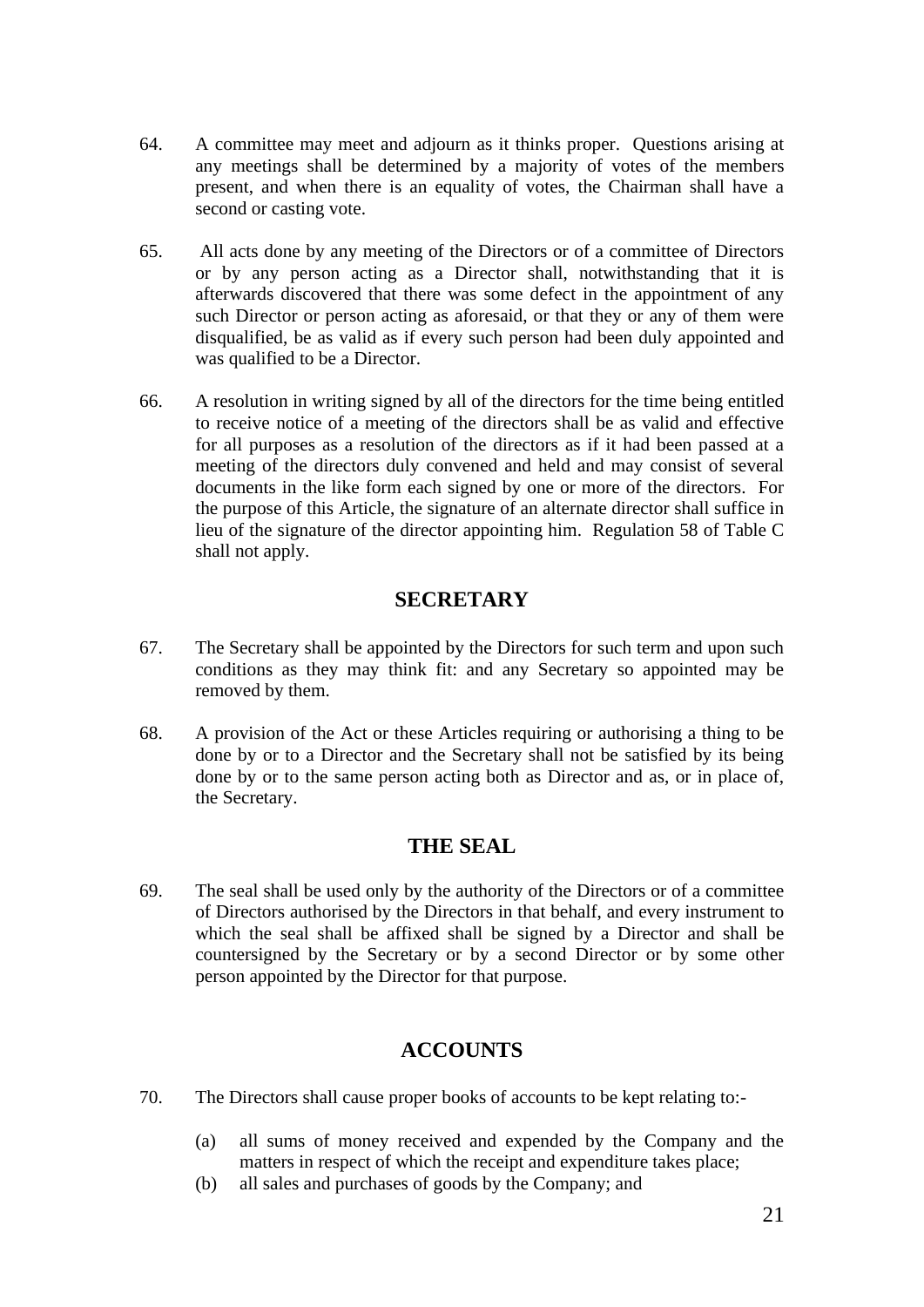(c) the assets and liabilities of the Company.

Proper books shall not be deemed to be kept if there are not kept such books of account as are necessary to give a true and fair view of the state of the Company's affairs and to explain its transactions.

- 71. The books of account shall be kept at the office or, subject to Section 283 of the Act, at such other place as the Directors think fit, and shall at all reasonable times be open to the inspection of the Directors.
- 72. The Directors shall from time to time determine whether and to what extent and at what times and places and under what conditions or regulations the accounts and books of the Company or any of them shall be open to the inspection of members not being Directors and no member (not being a Director) shall have any right of inspecting any account or book or document except as conferred by statute or authorised by the Directors or by the Company in general meeting.
- 73. The Directors shall from time to time in accordance with the requirements of the Act cause to be prepared and to be laid before the Annual General meeting of the Company such profit and loss accounts, balance sheets, group accounts and reports as are required by those Sections to be prepared and laid before the Annual General Meeting of the Company.
- 74. A copy of every balance sheet (including every document required by law to be annexed thereto) which is to be laid before the Annual General Meeting of the Company together with a copy of the Directors' report and Auditors' report shall not less than 21 days before the date of the Annual General Meeting, be sent to every person entitled under the provisions of the Act to receive them.
- 75. The Company shall open and maintain accounts in such financial institutions as the Directors may determine from time to time for money received and expended by the Company. Withdrawal or payment of any funds from accounts on behalf of the Company shall require the signature of at least two Directors of the Company.

### **AUDIT**

76. Auditors shall be appointed and their duties regulated in accordance with Chapters 18 and 19 of Part 6 of the Act.

### **BYE LAWS**

77. The Company may in general meeting from time to time make Bye Laws not inconsistent with these Articles as it may consider necessary or desirable for the management and well being of any subsidiary activity.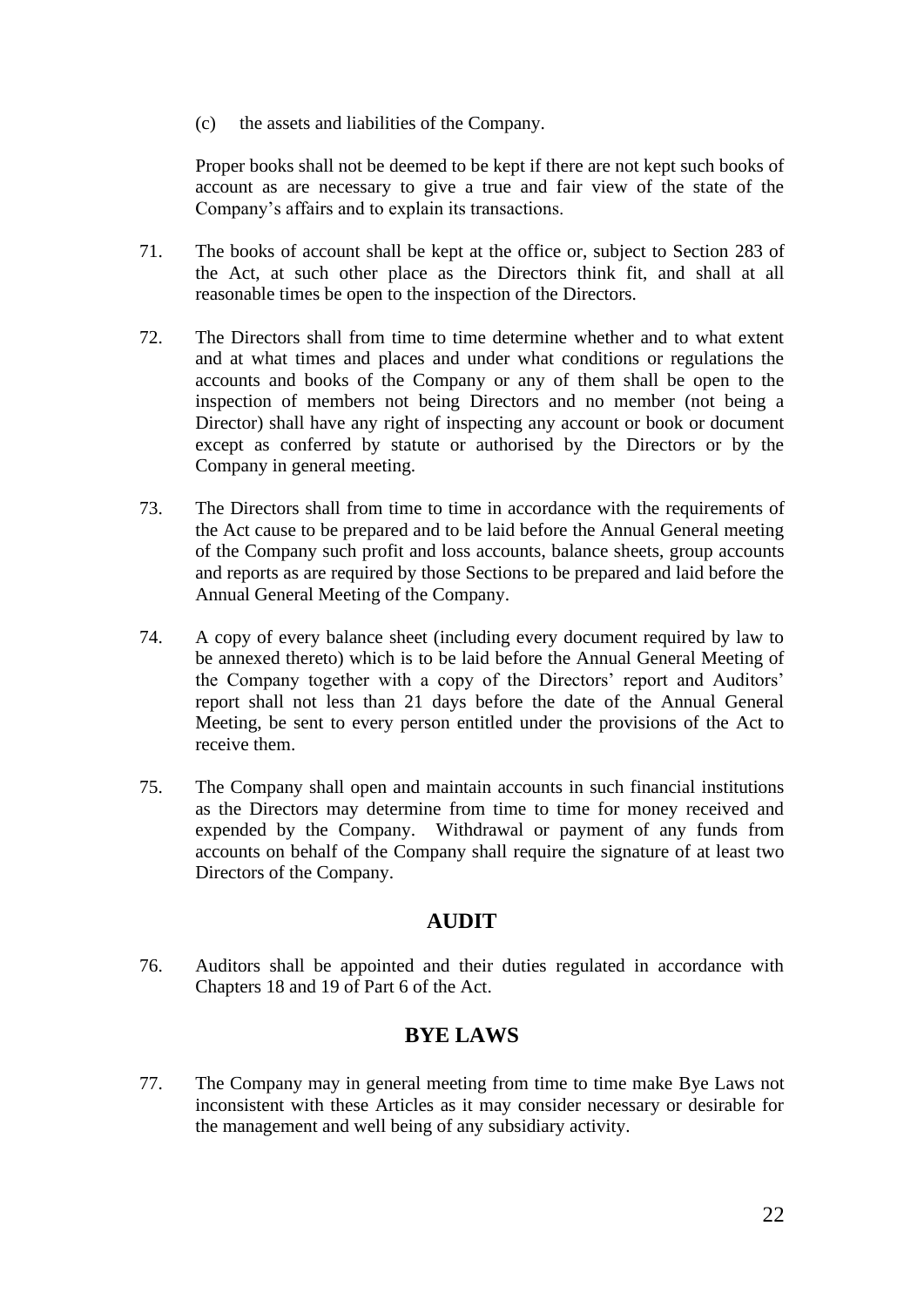#### **NOTICES**

- 77. A notice may be given by the Company to any member either personally or by sending it by post to him to his registered address. Where a notice is sent by post, service of the notice shall be deemed to be effected by properly addressing, repaying and posting a letter containing the notice, and to have been effected in the case of the notice of a meeting at the expiration of 24 hours after the letter containing the same is posted, and in any other case at which the letter would be delivered in the ordinary course of post.
- 78. Notice of every general meeting shall be given in any manner hereinbefore authorised to:-
	- (a) every member
	- (b) every person being a personal representative or the Official Assignee in bankruptcy of a member whether the member but for his death or bankruptcy would be entitled to receive notice of the meeting; and
	- (c) the Auditor for the time being of the Company.

No other person shall be entitled to receive notices of general meetings.